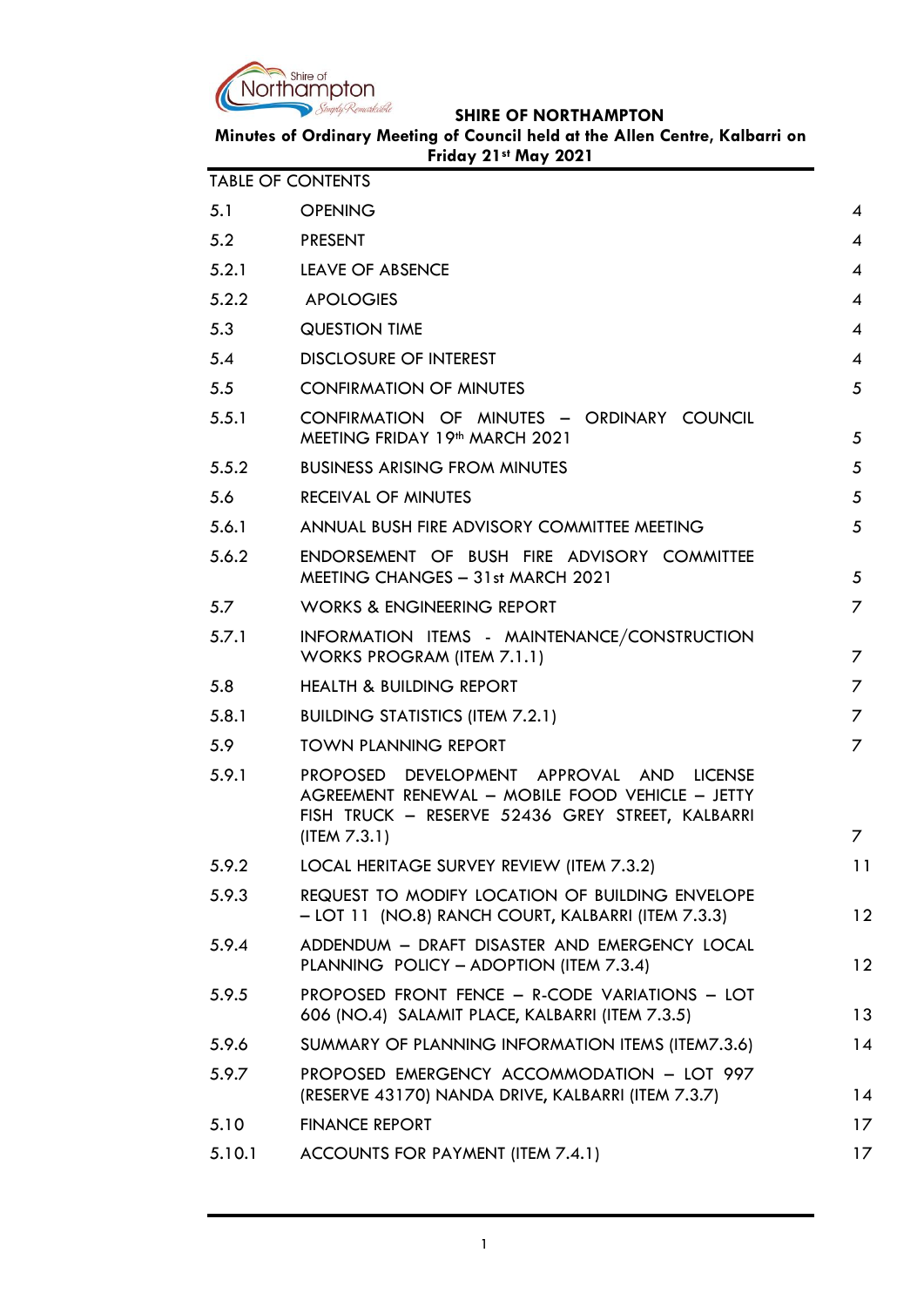

| JIIINL VI INVINIIIAINI IN<br>Minutes of Ordinary Meeting of Council held at the Allen Centre, Kalbarri on<br>Friday 21st May 2021 |                                                                                                                              |    |
|-----------------------------------------------------------------------------------------------------------------------------------|------------------------------------------------------------------------------------------------------------------------------|----|
| 5.10.2                                                                                                                            | MONTHLY FINANCIAL STATEMENTS - MARCH 2021 (ITEM<br>7.4.2) AND APRIL 2021 (ITEM 7.4.3)                                        | 17 |
| 5.10.3                                                                                                                            | BUDGET SUBMISSIONS 2021-2022 (ITEM 7.4.4)                                                                                    | 17 |
| 5.11                                                                                                                              | <b>ADMINISTRATION &amp; CORPORATE REPORT</b>                                                                                 | 18 |
| 5.11.1                                                                                                                            | REQUEST TO PURCHASE UNMADE SECTION OF CARSON<br>STREET, ISSEKA (ITEM 7.5.1)                                                  | 18 |
| 5.11.2                                                                                                                            | PROPOSED ROAD CLOSURE - UNMADE ROAD EAST<br>OGILVIE (ITEM 7.5.2)                                                             | 18 |
| 5.11.3                                                                                                                            | REQUEST TO PURCHASE UNMADE SECTION OF ELLIOTT<br>STREET, ISSEKA (ITEM 7.5.3)                                                 | 19 |
| 5.11.4                                                                                                                            | KALBARRI RSL WAR MEMORIAL (ITEM 7.5.4)                                                                                       | 19 |
| 5.11.5                                                                                                                            | BEAUTIFICATION OF COASTAL DUNE AREA - GLANCE<br>STREET, HORROCKS (ITEM 7.5.5)                                                | 19 |
| 5.11.6                                                                                                                            | KALBARRI DISTRICT HIGH SCHOOL BUS (ITEM 7.5.6)                                                                               | 20 |
| 5.11.7                                                                                                                            | NORTHAMPTON MASONIC LODGE PROPERTY (ITEM 7.5.7)                                                                              | 20 |
| 5.11.8                                                                                                                            | PROPOSED LITTLE BAY AND LITTLE BAY LOOKOUT ROAD<br>RESERVES (ITEM 7.5.8)                                                     | 20 |
| 5.11.9                                                                                                                            | <b>CYCLONE</b><br><b>SEROJA</b><br>- COUNCIL<br><b>PROPERTY</b><br>&<br>INFRASTRUCTURE DAMAGE (ITEM 7.5.9)                   | 20 |
| 5.11.10                                                                                                                           | ACCOMMODATION FOR WORKERS PROPOSAL - LOT 997<br>NANDA DRIVE, KALBARRI (ITEM 7.5.10)                                          | 22 |
| 5.11.11                                                                                                                           | <b>CYCLONE</b><br><b>SEROJA</b><br><b>COUNCIL</b><br><b>PROPERTY</b><br>$\equiv$<br>&<br>INFRASTRUCTURE DAMAGE (ITEM 7.5.11) | 22 |
| 5.11.12                                                                                                                           | <b>CORPORATE BUSINESS PLAN REVIEW (ITEM 7.5.12)</b>                                                                          | 22 |
| 5.11.12.1                                                                                                                         | ABLUTIONS PORT GREGORY PARK AND PLAYGROUND                                                                                   | 22 |
|                                                                                                                                   | 5.11.12.2 KALBARRI WORKS DEPOT - ABLUTION                                                                                    | 23 |
|                                                                                                                                   | 5.11.12.3 RSL HALL - NORTHAMPTON                                                                                             | 23 |
|                                                                                                                                   | 5.11.12.4 PORT GREGORY HALL                                                                                                  | 23 |
|                                                                                                                                   | 5.11.12.5 CAPITAL BUILDING RENEWAL - PREVIOUS PROJECTS                                                                       | 23 |
|                                                                                                                                   | 5.11.12.6 SEALING OF PORT GREGORY BBQ AREA AT CAR PARK                                                                       | 24 |
|                                                                                                                                   | 5.11.12.7 KALBARRI FORESHORE REDEVELOPMENT                                                                                   | 24 |
|                                                                                                                                   | 5.11.12.8 PUMP TRACK - GUIDE PARK                                                                                            | 24 |
|                                                                                                                                   | 5.11.12.9 BITUMEN SEAL OF BALANCE OF BINNU WEST ROAD                                                                         | 25 |
|                                                                                                                                   | 5.11.12.10 KERB MAVER STREET, KALBARRI                                                                                       | 25 |
|                                                                                                                                   | 5.11.12.11 BITUMEN SEAL SECOND AVENUE, NORTHAMPTON                                                                           | 25 |
|                                                                                                                                   | 5.11.12.12 BITUMEN SEAL MURCHISON HOUSE STATION ROAD                                                                         | 25 |
|                                                                                                                                   | 5.11.12.13 DEFERMENT OF 2020/21 PROGRAMMED ROADWORKS                                                                         | 26 |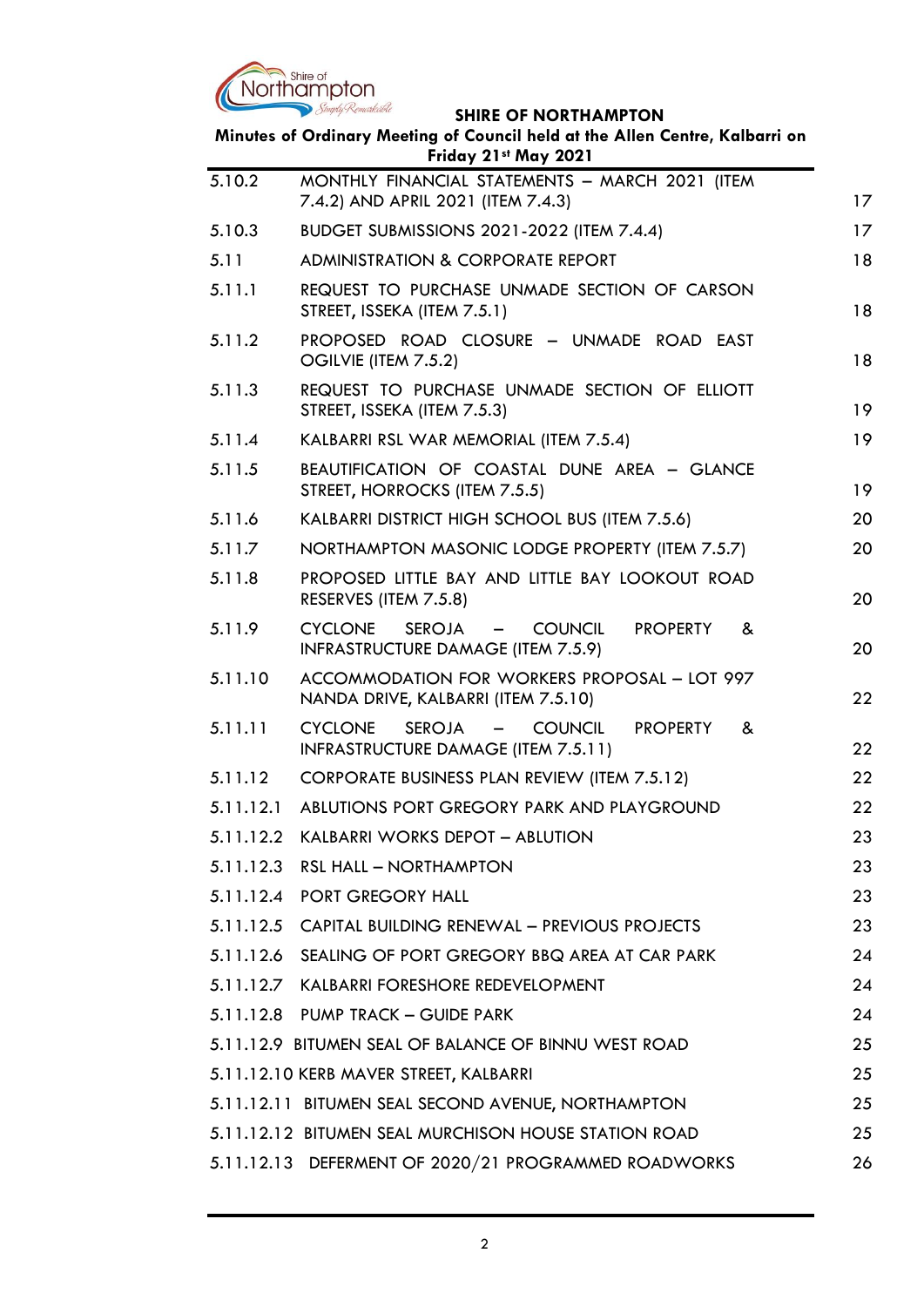

|         | Minutes of Ordinary Meeting of Council held at the Allen Centre, Kalbarri on<br>Friday 21st May 2021 |  |
|---------|------------------------------------------------------------------------------------------------------|--|
|         | 5.11.12.14 OVERFLOW CARPARK - PORT GREGORY                                                           |  |
|         | 5.11.12.15 CHINAMAN'S BEACH ENTRANCE & CARPARK                                                       |  |
|         | 5.11.12.16 KALBARRI LAND BACK WHARF PARKING AREA                                                     |  |
|         | 5.11.12.17 JAKES POINT CAR PARKING AREA                                                              |  |
|         | 5.11.12.18 FOOTPATH FROM HACKNEY STREET TO GREY STREET<br><b>KALBARRI</b>                            |  |
|         | 5.11.12.19 FOOTPATH - PORTER STREET, KALBARRI                                                        |  |
|         | 5.11.12.20 FOOTPATH - BLUE HOLES, KALBARRI                                                           |  |
|         | 5.11.12.21 FOOTPATH - GREGORY TOWNSITE                                                               |  |
|         | 5.11.12.22 FOOTPATH - RED BLUFF ROAD PATHWAY                                                         |  |
|         | 5.11.12.23 AUGER STREET - MORTIMER TO SMITH, KALBARRI                                                |  |
|         | 5.11.12.24 GREY STREET PATHWAY REPLACEMENT, KALBARRI                                                 |  |
|         | 5.11.12.25 PLANT REPLACEMENT PROGRAM                                                                 |  |
|         | 5.11.12.26 KALBARRI AERODROME - RUNWAY RESEAL                                                        |  |
|         | 5.11.12.27 TOURISM PROMOTION SIGNS                                                                   |  |
| 5.11.13 | BITUMEN SEAL DAGLEISH CRESCENT AND RICHARDSON<br>STREET, KALBARRI (ITEM 3.2.1)                       |  |
| 5.11.14 | AMENDED<br>PURCHASING POLICY FOR<br><b>EXPENDITURE</b><br>RELATED TO CYCLONE SEROJA (ITEM 7.5.13)    |  |
| 5.11.15 | UPDATE DELEGATION FOR BUILDING LICENCES                                                              |  |
| 5.12    | <b>PRESIDENT'S REPORT</b>                                                                            |  |
| 5.13    | DEPUTY PRESIDENT'S REPORT                                                                            |  |
| 5.14    | <b>COUNCILLORS' REPORTS</b>                                                                          |  |
| 5.14.1  | <b>CR STEWART</b>                                                                                    |  |
| 5.14.2  | CR SUDLOW                                                                                            |  |
| 5.14.3  | <b>CR SMITH</b>                                                                                      |  |
| 5.14.4  | <b>CR HAY</b>                                                                                        |  |
| 5.15    | <b>NEW ITEMS OF BUSINESS</b>                                                                         |  |
| 5.16    | NEXT MEETING OF COUNCIL                                                                              |  |
| 5.17    | <b>CLOSURE</b>                                                                                       |  |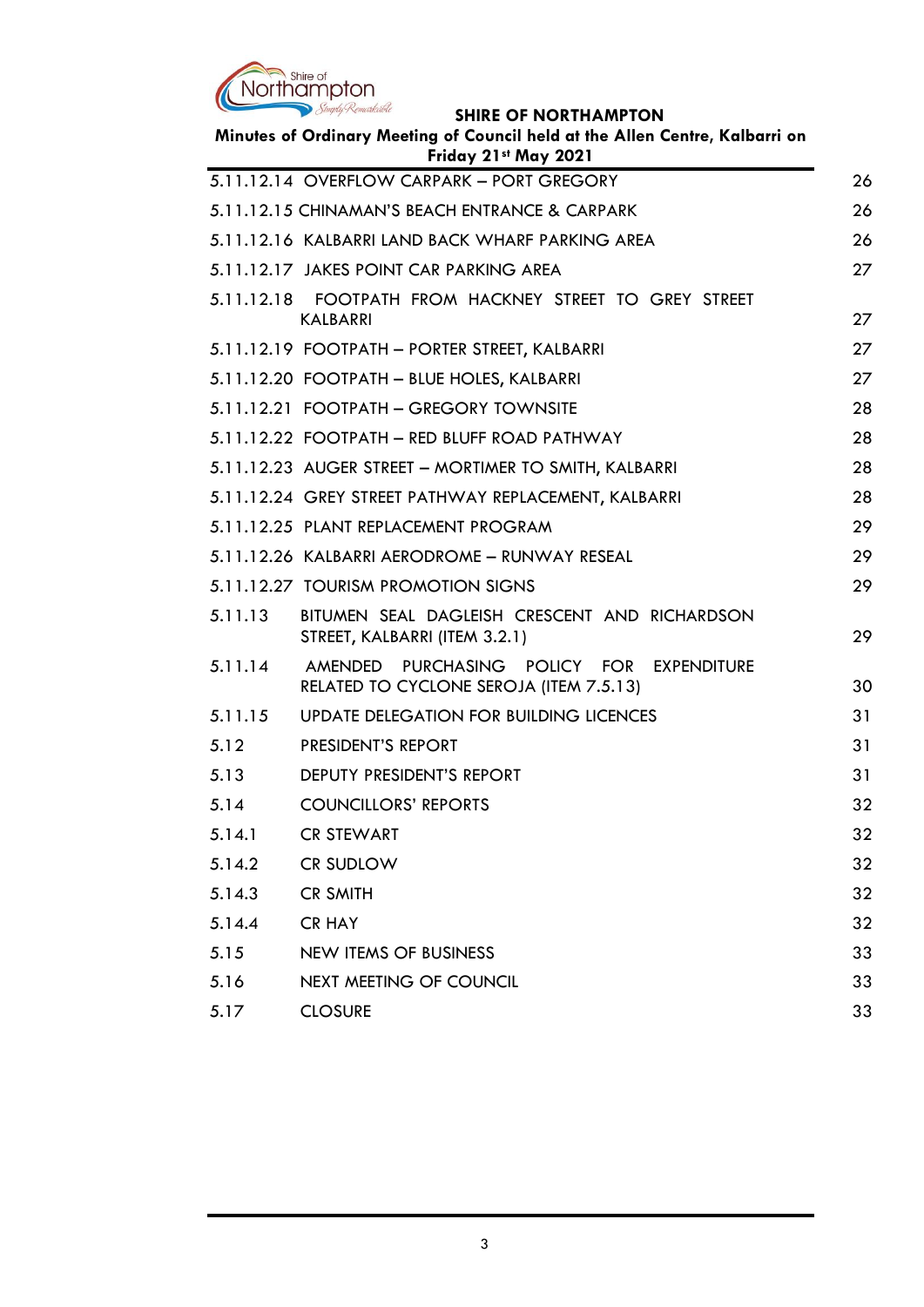

### **SHIRE OF NORTHAMPTON Minutes of Ordinary Meeting of Council held at the Allen Centre, Kalbarri on Friday 21st May 2021**

### <span id="page-3-0"></span>**5.1 OPENING**

The President thanked all Councillors and staff present for their attendance and declared the meeting open at 1.00pm

### <span id="page-3-1"></span>**5.2 PRESENT**

| Cr C Simkin         | President                                   | Northampton Ward |
|---------------------|---------------------------------------------|------------------|
| Cr S Krakouer       | Deputy President                            | Kalbarri Ward    |
| Cr R Suckling       |                                             | Northampton Ward |
| Cr S Smith          |                                             | Kalbarri Ward    |
| <b>Cr P Stewart</b> |                                             | Kalbarri Ward    |
| Cr D Pike           |                                             | Kalbarri Ward    |
| Cr L Sudlow         |                                             | Northampton Ward |
| Cr S Stock-Standen  |                                             | Northampton Ward |
| Cr T Hay            |                                             | Northampton Ward |
| Mr Garry Keeffe     | <b>Chief Executive Officer</b>              |                  |
| Mr Grant Middleton  | Deputy Chief Executive Officer              |                  |
| Mr Neil Broadhurst  | <b>Works and Technical Services Manager</b> |                  |
| Mrs Michelle Allen  | <b>Planning Officer</b>                     |                  |

### <span id="page-3-2"></span>5.2.1 LEAVE OF ABSENCE

Nil

<span id="page-3-3"></span>5.2.2 APOLOGIES

Nil

#### <span id="page-3-4"></span>**5.3 QUESTION TIME**

Nil

### <span id="page-3-5"></span>**5.4 DISCLOSURE OF INTEREST**

Nil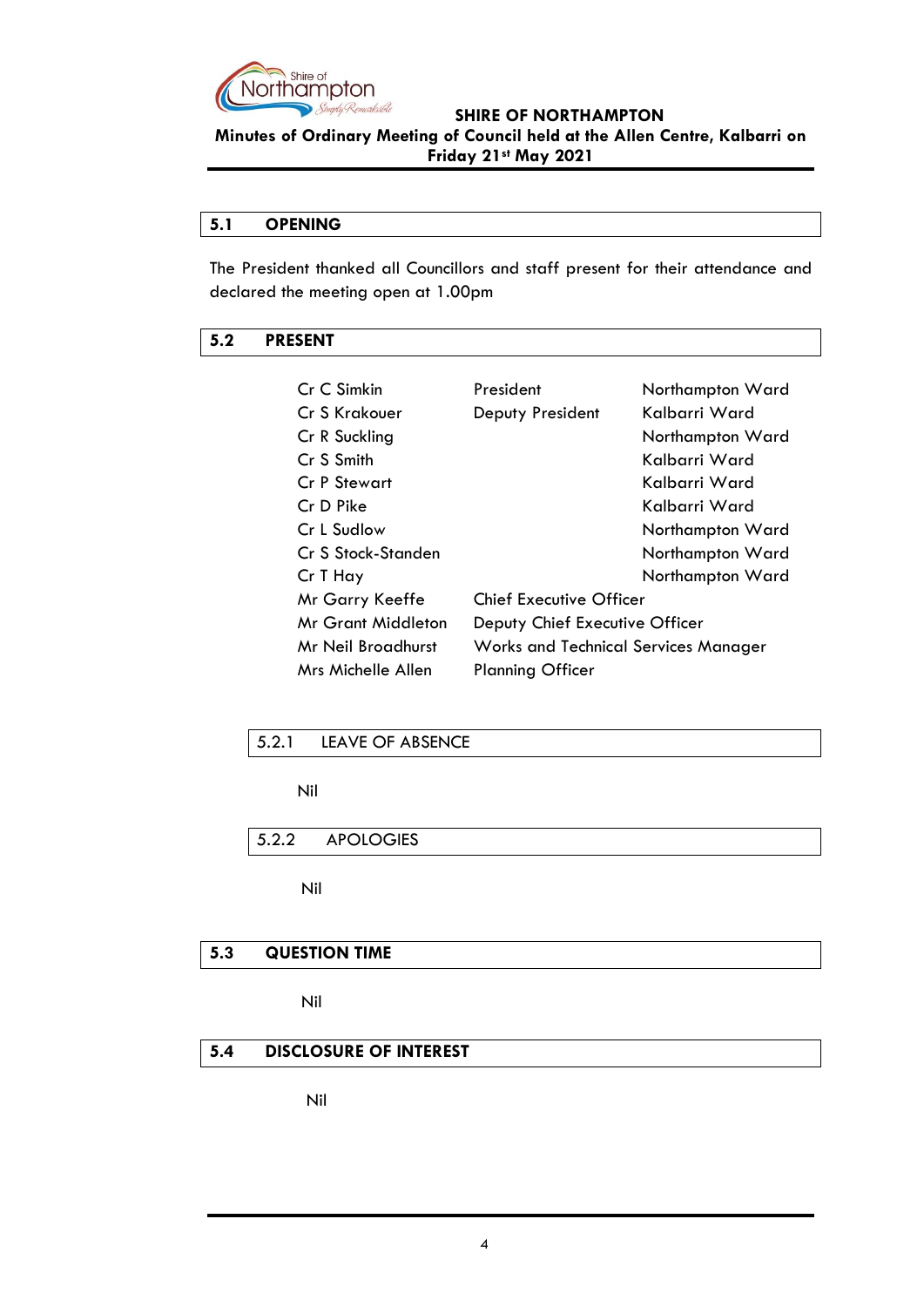

**Minutes of Ordinary Meeting of Council held at the Allen Centre, Kalbarri on Friday 21st May 2021**

### <span id="page-4-1"></span><span id="page-4-0"></span>**5.5 CONFIRMATION OF MINUTES**

5.5.1 CONFIRMATION OF MINUTES – ORDINARY COUNCIL MEETING FRIDAY 19<sup>th</sup> MARCH 2021

Moved Cr SUDLOW seconded Cr SUCKLING

That the minutes of the Ordinary Meeting of Council held on the 19th March 2021 be confirmed as a true and correct record.

CARRIED 9/0

<span id="page-4-2"></span>

| 5.5.2 | <b>BUSINESS ARISING FROM MINUTES</b> |
|-------|--------------------------------------|
|       |                                      |

Nil

### <span id="page-4-4"></span><span id="page-4-3"></span>**5.6 RECEIVAL OF MINUTES**

5.6.1 ANNUAL BUSH FIRE ADVISORY COMMITTEE MEETING

Moved Cr STOCK-STANDEN, seconded Cr PIKE

That the minutes of the Annual Bush Fire Advisory Committee meeting held on Wednesday 31st March 2021 be received.

CARRIED 9/0

<span id="page-4-5"></span>5.6.2 ENDORSEMENT OF BUSH FIRE ADVISORY COMMITTEE MEETING CHANGES – 31st MARCH 2021

Moved Cr HAY, seconded Cr PIKE

That the following changes be adopted for 2021/2022 as recommended by the Bush Fire Advisory Committee:

1. Implement the following restricted and prohibited burning times:

| <b>Restricted Period</b>  | $1/09/2021 - 14/10/2021$ |
|---------------------------|--------------------------|
| <b>Prohibited Burning</b> | 15/10/2021 - 14/02/2022  |
| <b>Restricted Period</b>  | 15/02/2022 - 7/04/2022   |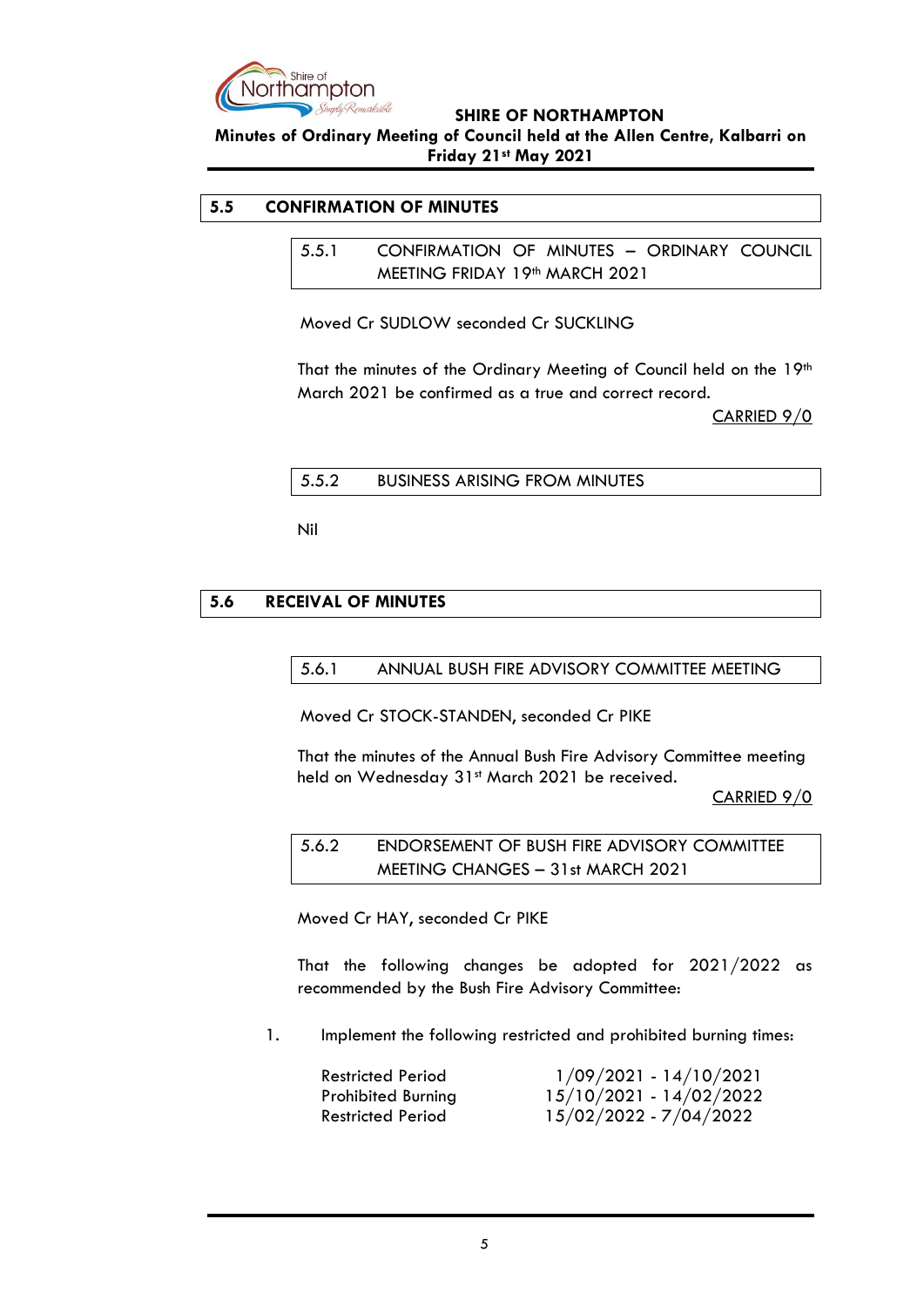

**Minutes of Ordinary Meeting of Council held at the Allen Centre, Kalbarri on Friday 21st May 2021**

2. Appoint the following Deputy Bush Fire Control Officers:

Mr Len Simmons - Deputy Chief Bush Fire Control Officer – North Mr Scott Bridgeman - Deputy Chief Bush Fire Control Officer – South

3. Appoint the following Fire Control Officers:

Rob McKenzie - Chief Bush Fire Control Officer/Captain Isseka BFB Len Simmons - Deputy Chief Bush Fire Control Officer/Captain Kalbarri VFRS Scott Bridgeman - Deputy Chief Bush Fire Control Officer/Captain Sandy Gully/Alma BFB Dean (Greg) Teakle - Captain - Northampton VFRS Stan Sutherland - Kalbarri VFRS Kyle Carson - Captain - Ajana/Binnu BFB Greg Poett - Captain - Port Gregory/Yallabatharra BFB Lindsay Rowe - Captain - Horrocks BFB Matt Johnson - Captain – Ogilvie BFB Kyle Carson - Captain - Ajana/Binnu BFB Damian Harris – Deputy Captain - Ajana/Binnu BFB Todd Henville - Lieutenant - Ajana/Binnu BFB Glen Reynolds - Lieutenant - Ajana/Binnu BFB Jerome Drew – Admin Officer - Ajana/Binnu BFB

4. Appoint the following Permit Issuing Officers:

Garry Keeffe – Chief Executive Officer Grant Middleton - Deputy CEO Rob McKenzie - Chief Bush Fire Control Officer/Captain Isseka BFB Ric Davey – Kalbarri Ranger Len Simmons - Deputy Chief Bush Fire Control Officer/Captain Kalbarri VFRS Scott Bridgeman - Deputy Chief Bush Fire Control Officer/Captain Sandy Gully/Alma BFB Dean (Greg) Teakle - Captain - Northampton VFRS Stan Sutherland - Lieutenant - Kalbarri VFRS Greg Poett - Captain - Port Gregory/Yallabatharra BFB Lindsay Rowe - Captain - Horrocks BFB Matt Johnson - Captain – Ogilvie BFB Kyle Carson - Captain - Ajana/Binnu BFB Damian Harris – Deputy Captain - Ajana/Binnu BFB Todd Henville - Lieutenant - Ajana/Binnu BFB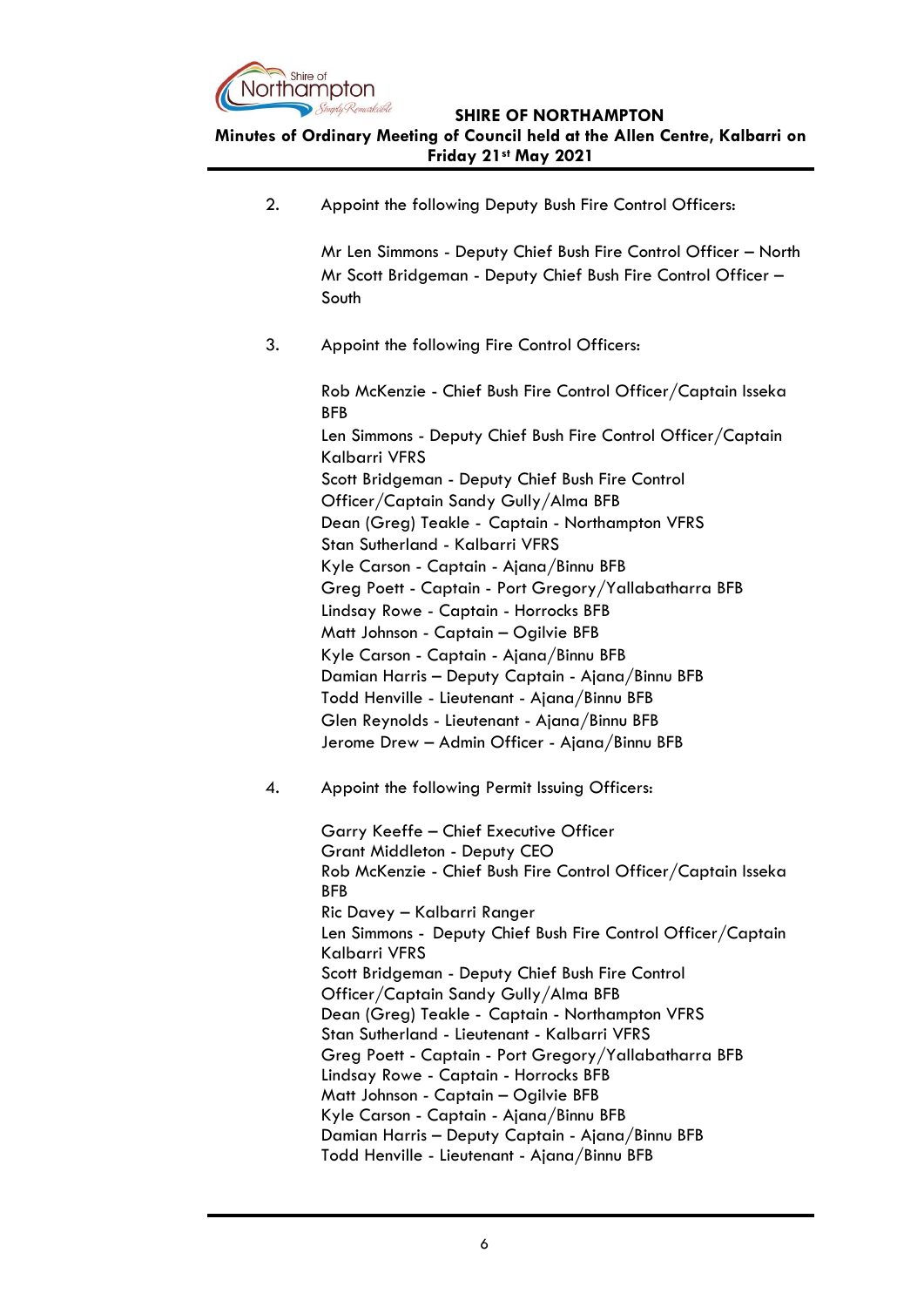

**Minutes of Ordinary Meeting of Council held at the Allen Centre, Kalbarri on Friday 21st May 2021**

> Glen Reynolds - Lieutenant - Ajana/Binnu BFB Jerome Drew – Admin Officer - Ajana/Binnu BFB

CARRIED 9/0

### <span id="page-6-1"></span><span id="page-6-0"></span>**5.7 WORKS & ENGINEERING REPORT**

5.7.1 INFORMATION ITEMS - MAINTENANCE/CONSTRUCTION WORKS PROGRAM (ITEM 7.1.1)

**Noted** 

### <span id="page-6-2"></span>**5.8 HEALTH & BUILDING REPORT**

<span id="page-6-3"></span>5.8.1 BUILDING STATISTICS (ITEM 7.2.1)

Noted.

### <span id="page-6-5"></span><span id="page-6-4"></span>**5.9 TOWN PLANNING REPORT**

5.9.1 PROPOSED DEVELOPMENT APPROVAL AND LICENSE AGREEMENT RENEWAL – MOBILE FOOD VEHICLE – JETTY FISH TRUCK – RESERVE 52436 GREY STREET, KALBARRI (ITEM 7.3.1)

Moved Cr STOCK STANDEN, seconded Cr SUCKLING

That Council, having taken into consideration the provisions of the Shire of Northampton's Local Planning Scheme No. 11 (Kalbarri) and the Shire's Local Planning Policies *Mobile Food Vehicles* grant approval for a mobile food vehicle to operate upon Reserve 52436, subject to the following conditions:

1. Development/use shall be in accordance with the attached approved plans dated 16 April 2021 and subject to any modifications required as a consequence of this approval the endorsed plan(s) shall not be modified or altered without the prior written approval of the local government;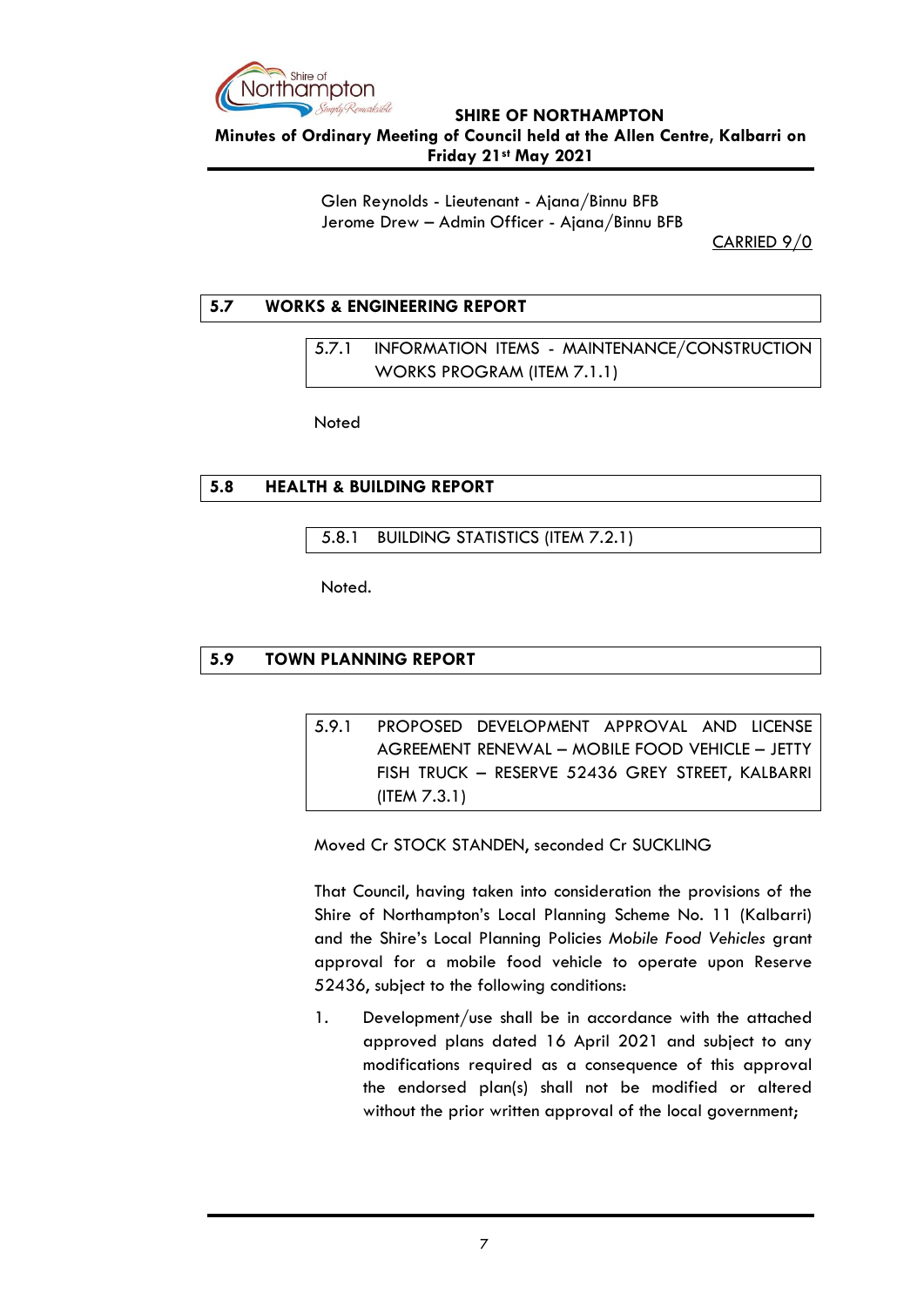

**Minutes of Ordinary Meeting of Council held at the Allen Centre, Kalbarri on Friday 21st May 2021**

- 2. Any additions to, or change to, the approved use (not the subject of this consent/approval) requires further application and planning approval for that use/addition;
- 3. This Development Approval and Mobile Food Vehicle Permit is valid until 15 April 2022, after which the further renewal of the approval by the local government is required annually. It is the responsibility of the operator to apply in good time before expiration, and the local government will not automatically re-issue approvals;
- 4. That Council determines the application renewal fee of \$30 plus mobile food vehicle permit fee of \$250 for a three month period (as per Local Planning Policy – *Mobile food Vehicles) a*s the appropriate fee for this application;
- 5. That it is the responsibility of the operator to pay the appropriate mobile food vehicle permit fee in good time before expiration, and the local government will not automatically issue renewal notices;
- 6. That the scheduled quarterly payment fee of \$250 per three month period is due and payable on the following dates:
	- 16 July 2021;
	- 15 October 2021;
	- 14 January 2022; and
	- 15 April 2022.
- 7. Should payment of the permit fee not be received by the due date, the current application will become void and no longer valid;
- 8. The Mobile Food Vehicle Permit issued shall be displayed on the dash or another prominent visible location of the approved vehicle at all operating times;
- 9. The approval is for one (1) Mobile Food Vehicle only;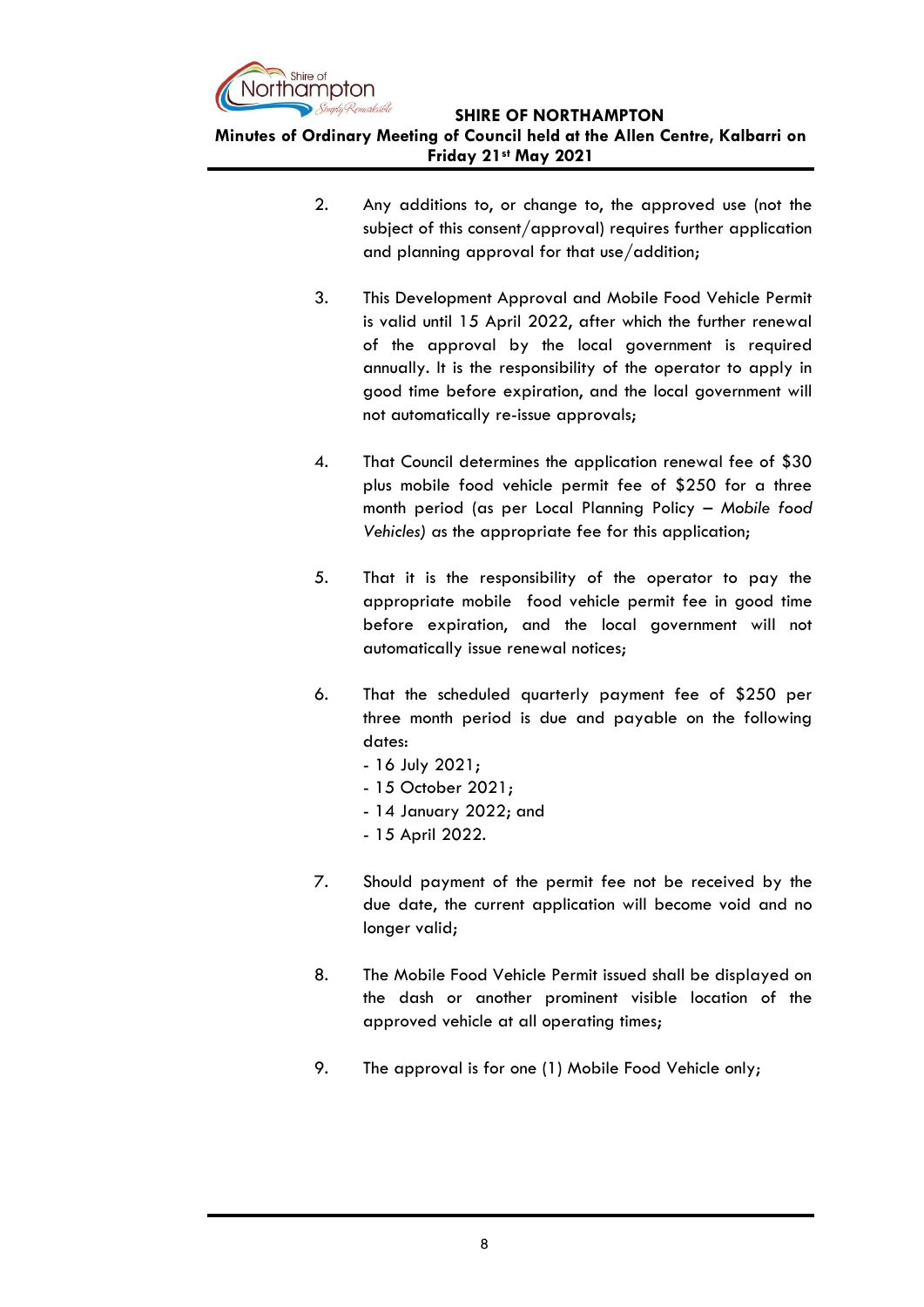

**Minutes of Ordinary Meeting of Council held at the Allen Centre, Kalbarri on Friday 21st May 2021**

- 10. The Applicant shall at no time interfere or obstruct the operations and activities of the commercial fishing activities upon the Kalbarri Land-Backed Wharf, or any approved users of the land-backed wharf, to the satisfaction of the local government;
- 11. Should substantiated ongoing complaints be received in relation to Condition No. (10), the Shire of Northampton reserves the right to review and/or revoke this Development Approval;
- 12. The Applicant shall obtain Public Liability Insurance coverage to a minimum of \$20 million, and forward a copy of this certificate to the Shire of Northampton, to comply with the provisions of the *Shire of Northampton's Local Planning Policy – Mobile Food Vehicles;*
- 13. The approved hours of operation of this food van are between 9am and 5pm, 7 days per week;
- 14. This approval allows the following signs:

Reserve 52436 - two (2) portable A-Frame or flag signs:

- (i) one sign to be located immediately adjacent to the food van upon Reserve 52436; and
- (ii) the location of the second sign to be determined by the local government so as not to conflict with the entry statement to the land-backed wharf;
- 15. The approved signs as per Condition No. (14) must be removed at the end of trading each day and shall only be displayed when trading is currently being undertaken;
- 16. No further signs shall be permitted in relation to this Development Approval;
- 17. This approval is issued only to R. Smith and is NOT transferable to any other person or to any other land parcel, without the further application and approval of the Shire of Northampton;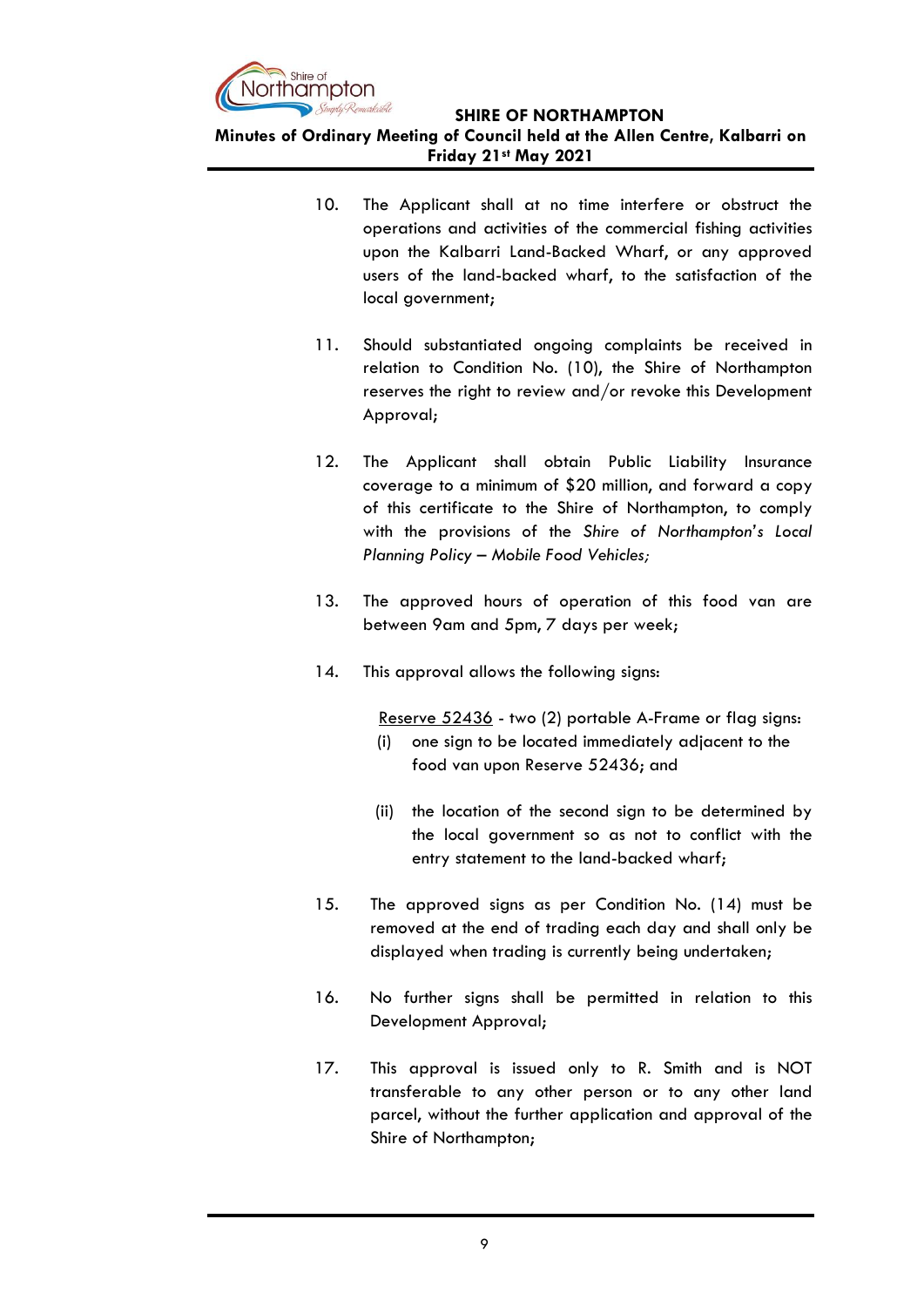

**Minutes of Ordinary Meeting of Council held at the Allen Centre, Kalbarri on Friday 21st May 2021**

- 18. The food van is approved to sell fresh and frozen seafood items only;
- 19. The Applicant is required to provide adequate rubbish disposal facilities, remove all rubbish associated with the operation and maintain clean and sanitary conditions at all times;
- 20. The land use hereby permitted shall not cause injury to or prejudicially affect the amenity of the locality by reason of the emission of smoke, dust, fumes, odour, noise, vibration, waste product or otherwise;
- 21. The mobile food vehicle is required to be removed from the approved Reserve locations at the close of business each day and is not permitted to be stored overnight upon any Reserve;
- 22. The use of a generator upon Reserve 52436 is only allowed during power outages and when the on-site power source is not accessible. At all other times, the Applicant shall utilise the power source provided by the Shire of Northampton;
- 23. The Applicant shall be wholly financially responsible for the use of electricity accessed via the metered outlet upon Reserve 52436;
- 26. No food is to be prepared within the dwelling upon Lot 755 (No. 26) Batavia Circle, Kalbarri and all food preparation shall be contained within the food vehicle, unless further application is made to, and approval is granted by, the Shire of Northampton;
- 27. The parking and storage of the commercial vehicle (food vehicle) upon Lot 755 (No. 26) Batavia Circle, Kalbarri requires separate annual approval, and the Applicant is advised that they must re-apply to the Shire of Northampton prior to the end of each financial year (30th June) to gain approval for the parking of the food van upon this residential lot; and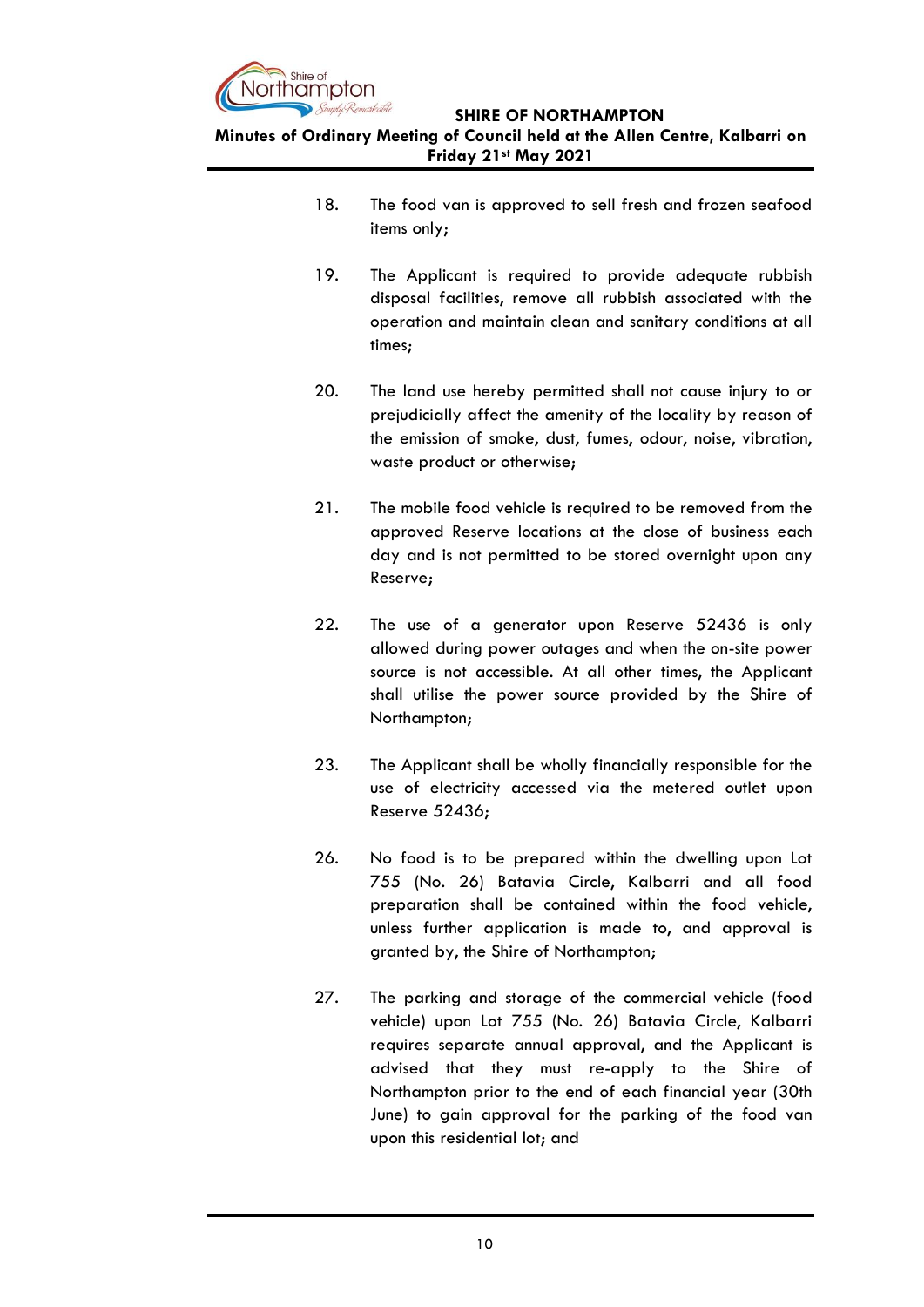

**Minutes of Ordinary Meeting of Council held at the Allen Centre, Kalbarri on Friday 21st May 2021**

> 28. The Shire of Northampton reserves the right to reposition the mobile food vehicle's permitted trading area, to be undertaken in consultation with the Applicant, so as to improve the efficiency and effectiveness of the site's use, if required.

### *Advice Notes*

- *1. The Applicant is advised that it is not the responsibility of the local government to ensure that all correct approvals are in place and that all conditions contained within said approvals are upheld during the operations of the business.*
- *2. The Applicant is advised that compliance with any and all governmental legislation and regulations, including but not limited to the Health Act and Regulations, the Food Act and Regulations and the Environmental Protection (Noise) Regulations, is required at all times;*
- *3. If an applicant is aggrieved by this determination there is a right (pursuant to the Planning and Development Act 2005) to have the decision reviewed by the State Administrative Tribunal. Such application must be made within 28 days from the date of this notice.*
- *4. If a commercial vehicle owner/driver, who has been granted approval to park a vehicle on a lot, wishes to replace the vehicle with a different type of commercial vehicle, or park the vehicle in a different location to that approved, a new application is required to be lodged with the local government.*

CARRIED 9/0

### <span id="page-10-0"></span>5.9.2 LOCAL HERITAGE SURVEY REVIEW (ITEM 7.3.2)

Noted.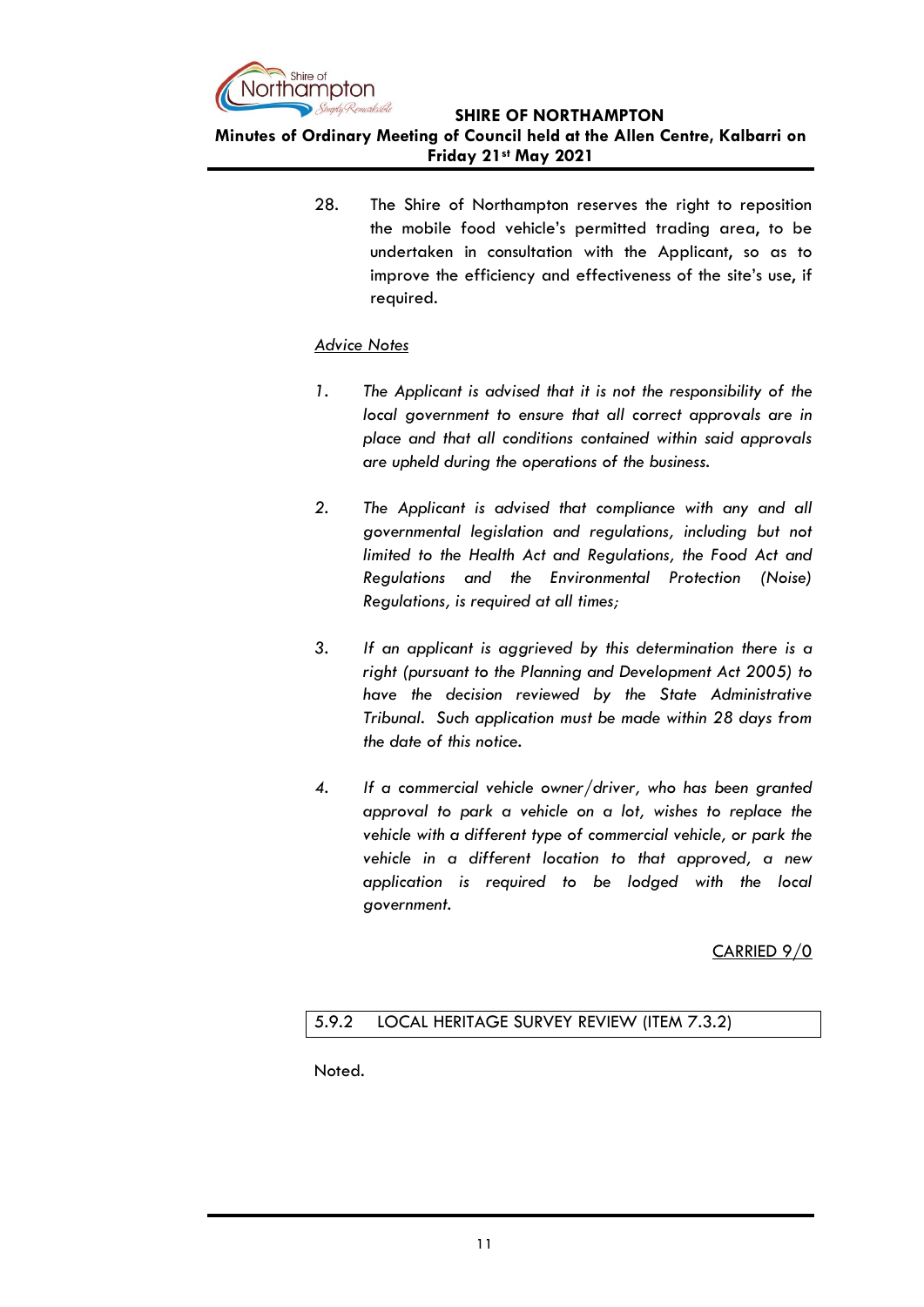

### <span id="page-11-0"></span>**Minutes of Ordinary Meeting of Council held at the Allen Centre, Kalbarri on Friday 21st May 2021**

# 5.9.3 REQUEST TO MODIFY LOCATION OF BUILDING ENVELOPE – LOT 11 (NO.8) RANCH COURT, KALBARRI (ITEM 7.3.3)

Moved Cr SUDLOW, seconded Cr SMITH

That Council resolve to approve the relocation of the building envelope on Lot 11 (No. 8) Ranch Court, Kalbarri subject to:

1. The subdivision guide plan being amended at the cost of the Applicant/Landowner.

CARRIED 9/0

<span id="page-11-1"></span>5.9.4 ADDENDUM – DRAFT DISASTER AND EMERGENCY LOCAL PLANNING POLICY – ADOPTION (ITEM 7.3.4)

Moved Cr STEWART, seconded Cr SUDLOW

### That Council:

- 1. Pursuant to Schedule 2 Deemed Provisions, Part 2, cl 4 of the *Planning and Development (Local Planning Schemes) Regulations 2015* resolves to:
	- a. Adopt the draft Local Planning Policy '*Disaster and Emergency Recovery/ (Appendix 1) and advertise the adopted policy as follows with:*
		- Notices displayed at both the Northampton and Kalbarri Shire offices; and
		- Notice made available on the Shire of Northampton website.
	- b. Adopt a twelve (12) month planning exemption period for Temporary Planning Exemptions within the townsites of Kalbarri and Northampton for properties where homes have been made uninhabitable due to the impact of Cyclone Seroja;
	- c. Amend the Shire's Delegation Register TP01 Town Planning to include delegated authority to the Chief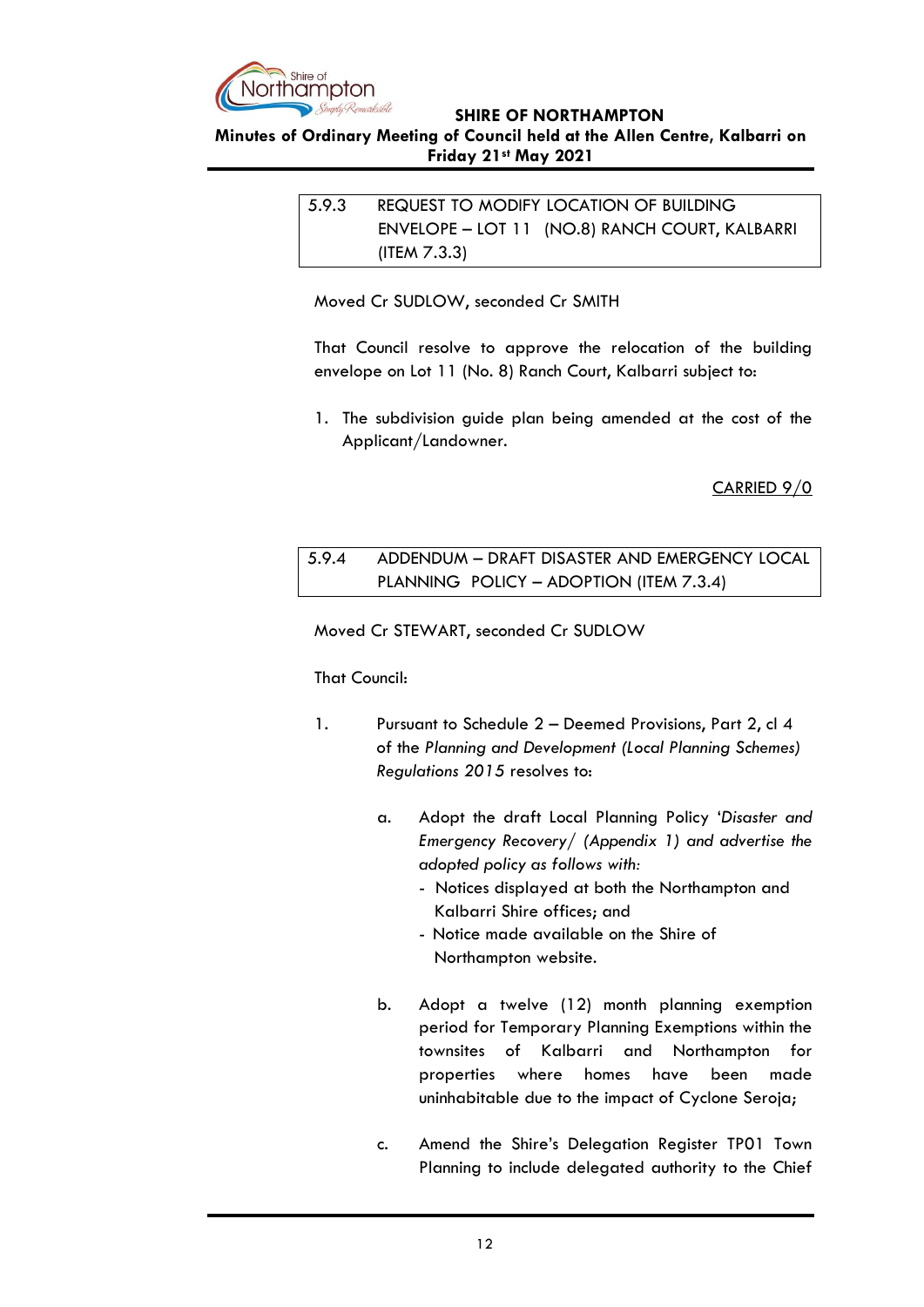

### **Minutes of Ordinary Meeting of Council held at the Allen Centre, Kalbarri on Friday 21st May 2021**

Executive Officer for the issuing of temporary development applications and planning exemptions following emergency disasters; and

d. Notes the *Emergency Temporary Accommodation Information Sheet – Planning Exemption Guidelines.*

CARRIED BY AN ABSOLUTE MAJORITY 9/0

<span id="page-12-0"></span>5.9.5 PROPOSED FRONT FENCE – R-CODE VARIATIONS – LOT 606 (NO.4) SALAMIT PLACE, KALBARRI (ITEM 7.3.5)

Moved Cr HAY, seconded Cr SUCKLING

That Council grant formal development approval for a 1.8m high brushwood fence to be constructed along the front and side property boundary of Lot 606 (No. 4) Salamit place, Kalbarri, subject to the following conditions:

- 1. Development shall be in accordance with the attached approved plan(s) dated 21 May 2021 and subject to any modifications required as a consequence of any condition(s) of this approval. The endorsed plan(s) shall not be modified or altered without the prior written approval of the local government;
- 2. Any additions to or change of use of any part of the building or land (not the subject of this consent/approval) requires further application and development approval for that use/addition:
- 3. The fence height shall be limited to 1.8 metres in height as marked in 'RED' on the attached approved plan(s) dated 21 May 2021;
- 4. A building permit shall be issued by the local government prior to the commencement of any work on the site;
- 5. Any soils disturbed or deposited on site shall be stabilized to the approval of the Local Government;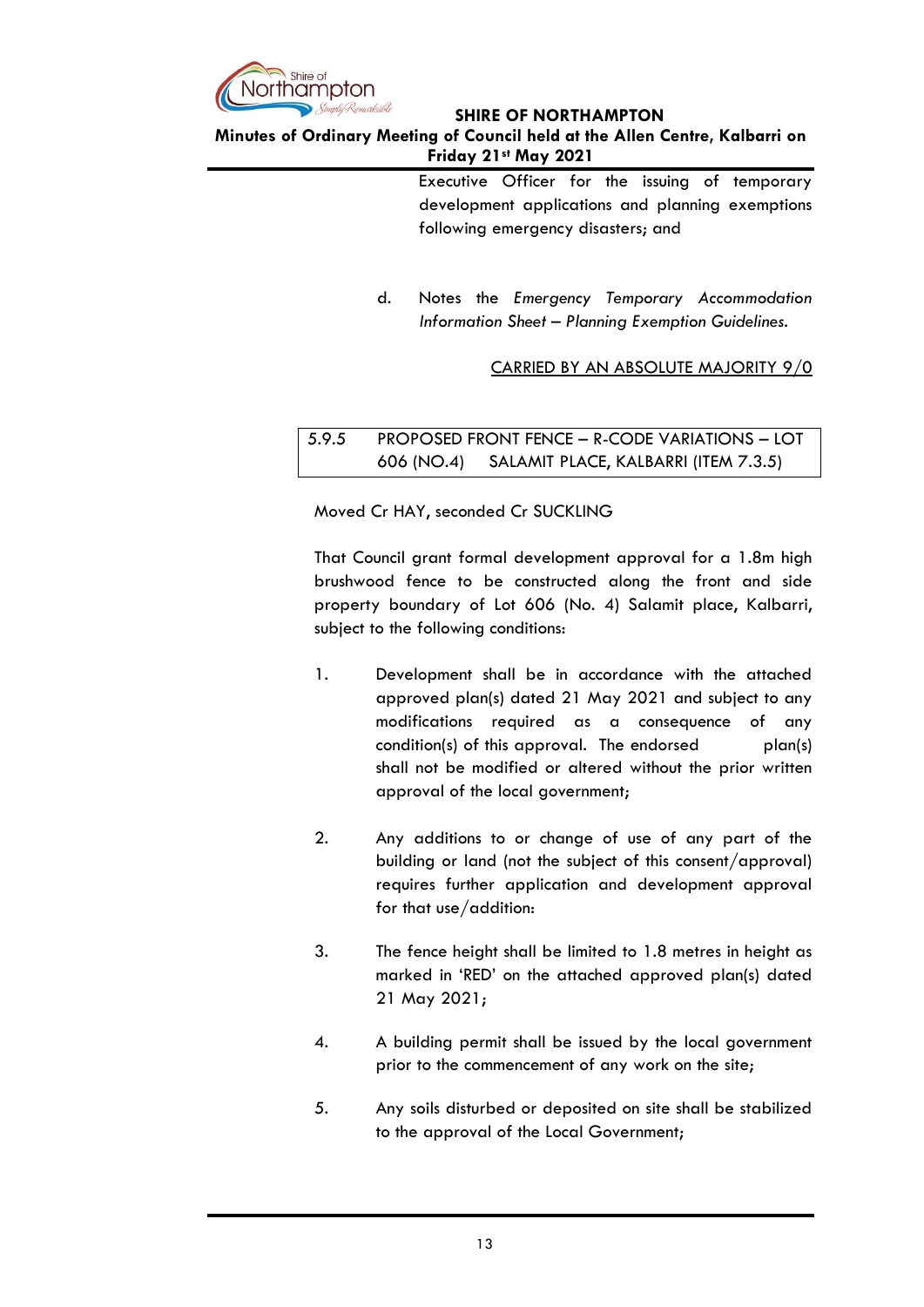

**Minutes of Ordinary Meeting of Council held at the Allen Centre, Kalbarri on Friday 21st May 2021**

> 6. The materials used in the construction of the fence shall be as per the schedule of materials provided to the local government. This schedule shall not be modified or altered without the prior written approval of the local government;

### Advice Notes:

- 1. Where an approval has lapsed, no development/use shall be carried out without the further approval of the local government having first been sought and obtained.
- 2. If the development/use the subject of this approval is not substantially completed within a period of 2 years after the date of the determination the approval shall lapse and be of no further effect;
- 3. If an applicant is aggrieved by this determination there is a right (pursuant to the *Planning and Development Act 2005*) to have the decision reviewed by the State Administrative Tribunal. Such application must be made within 28 days from the date of this notice.

### CARRIED 9/0

# <span id="page-13-1"></span><span id="page-13-0"></span>5.9.6 SUMMARY OF PLANNING INFORMATION ITEMS (ITEM 7.3.6)

Noted.

# <span id="page-13-3"></span><span id="page-13-2"></span>5.9.7 PROPOSED EMERGENCY ACCOMMODATION – LOT 997 (RESERVE 43170) NANDA DRIVE, KALBARRI (ITEM 7.3.7)

### Moved Cr SIMKIN, seconded Cr SUCKLING

That Council advise the Applicant that it is prepared to consider granting conditional approval for a period of three (3) years for the proposed temporary Emergency Accommodation on Lot 997 (Reserve 43170) Nanda Drive Kalbarri subject to the Development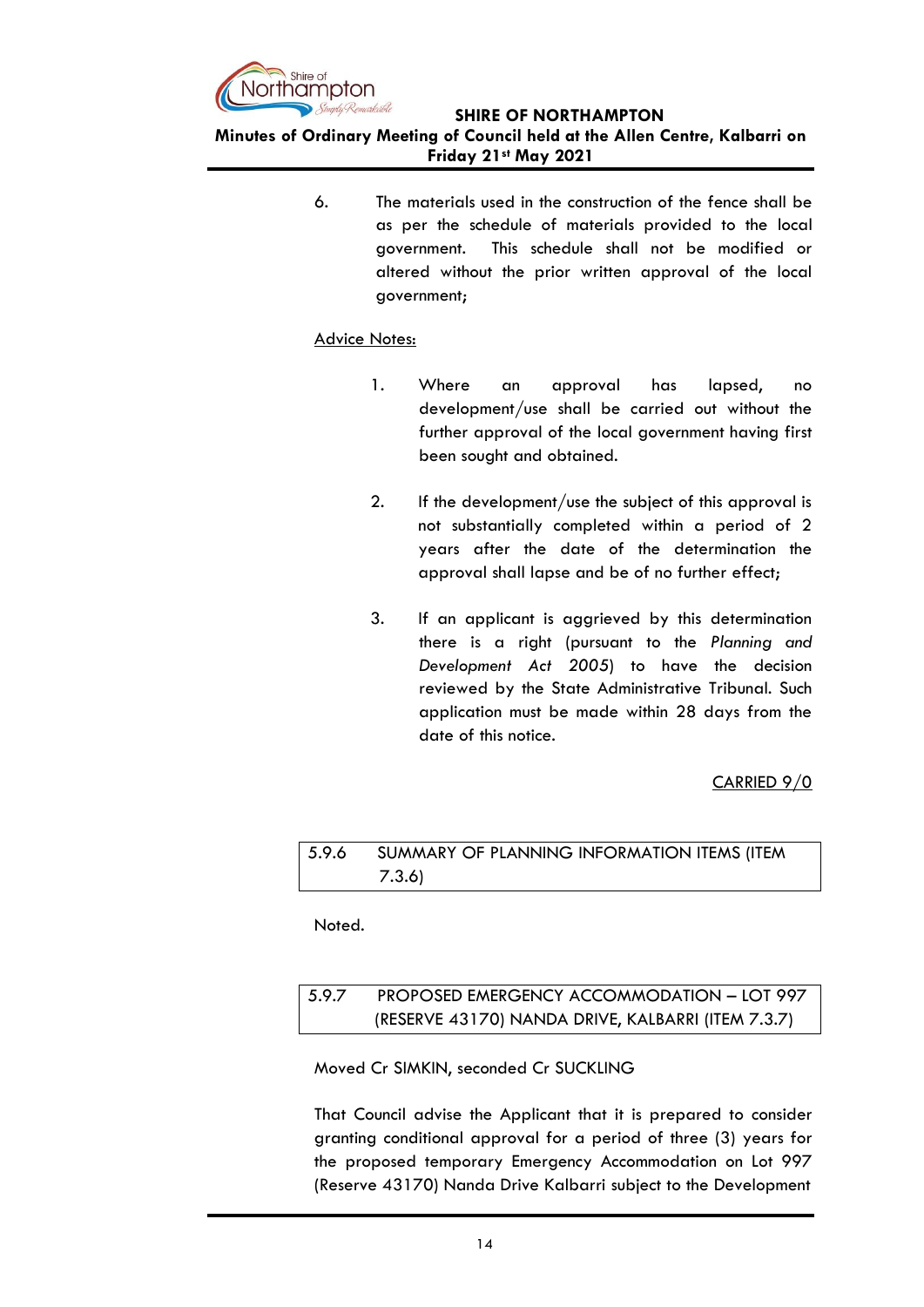

### **Minutes of Ordinary Meeting of Council held at the Allen Centre, Kalbarri on Friday 21st May 2021**

Application and grants delegated authority to the Chief Executive Officer to issue the approval subject to conditions that address potential amenity impacts, bushfire planning and servicing requirements which will not be restricted to but shall include the following:

- 1. A Bushfire Attack Level (BAL) assessment, in accordance with *State Planning Policy 3.7 Planning in Bushfire Prone Areas be undertaken and submitted, with any further conditions from this assessment addressed, prior to lodgment of an application for a building permit, to the approval of the local government*;
- 2. A Risk Management Plan shall be prepared which will not be restricted to but shall include the following details:
	- demonstration of available water capacity for fire fighting purposes;
	- preparation and implementation of an Emergency Evacuation Plan (EEP);
	- establishment of strategic firebreaks around the proposed temporary development;
	- power and water servicing requirements and measures to be implemented to manage and mitigate interruptions to supplies;
	- noise management and mitigation measures to be implemented; and
	- acknowledgement that the site may be indefensible and structures on the site could be destroyed.
- 3. Any additions to or change of use of any part of the buildings or land (not the subject of this approval) requires further application and development approval for that use/addition;
- 4. A building permit shall be issued by the local government prior to the commencement of any work on the site;
- 5. Prior to the issuing of a building permit, a detailed wastewater disposal application shall be completed with full working drawings/plans of the system that pertains to proposed development;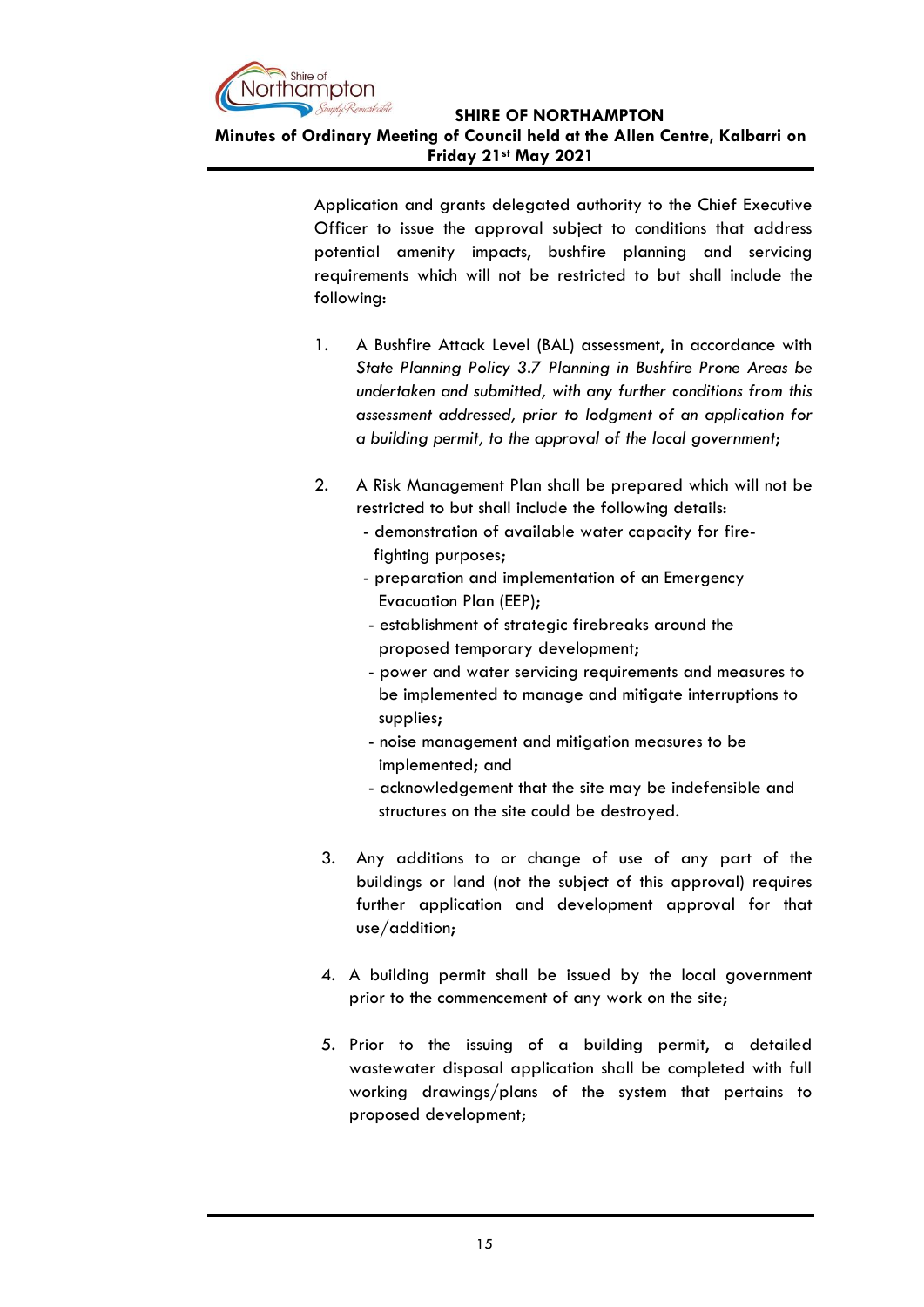

**Minutes of Ordinary Meeting of Council held at the Allen Centre, Kalbarri on Friday 21st May 2021**

- 6. Prior to the issuing of a building permit, a Water Resource Management Plan is to be prepared and approved, in consultation with the Department of Health WA and the Local Government. The approved Water Resource Management Plan shall demonstrate an adequate and sustainable water supply for the proposed development for Lot 977 (Reserve 43170) Nandra Drive, Kalbarri for both potable and nonpotable purposes;
- 7. All stormwater is to be disposed of on-site to the specifications and approval of the local government. On application for a building permit a detailed design of stormwater collection and disposal system of developed areas is to be supplied to the approval of the Local Government;
- 8. Any soils disturbed or deposited on site shall be stabilised to the approval of the local government;
- 9. Vehicle access roads and designated car parking areas shall be constructed and drained to a compacted gravel standard, and thereafter maintained to the approval of the Local Government;
- 10. A separate area shall be set aside for the loading and unloading of vehicles, from car parking areas, to the approval of the local government;
- 11. An overall carparking plan shall be provided to include designated parking areas and bays for all uses on the site and to include vehicle access/egress points from the public road, to the approval of the Local Government; and
- 12. The planning fee of \$1024-00 shall be waived as the development is assisting with the recovery from Cyclone Seroja

CARRIED BY AN ABSOLUTE MAJORITY 9/0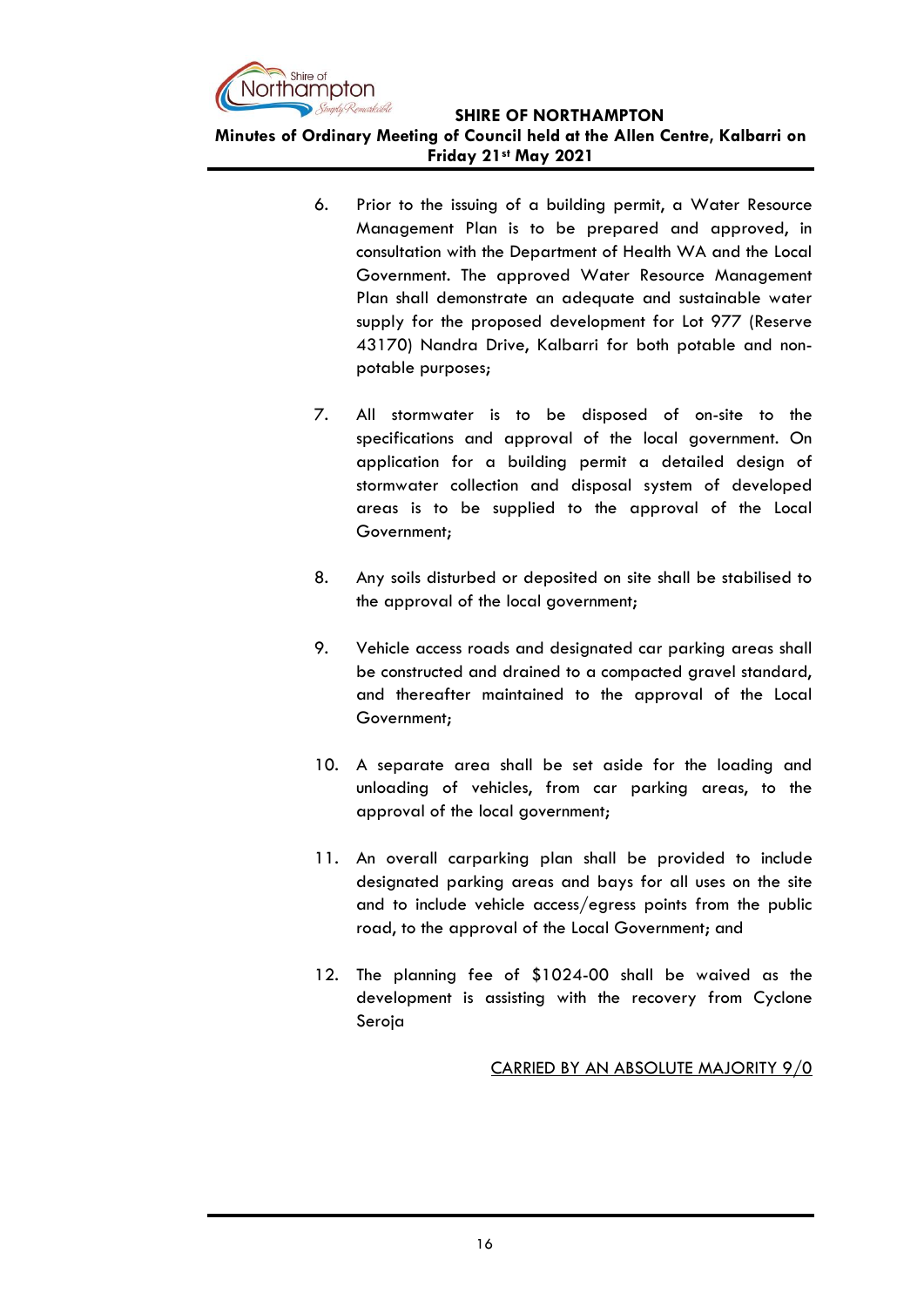

**Minutes of Ordinary Meeting of Council held at the Allen Centre, Kalbarri on Friday 21st May 2021**

## <span id="page-16-1"></span><span id="page-16-0"></span>**5.10 FINANCE REPORT**

5.10.1 ACCOUNTS FOR PAYMENT (ITEM 7.4.1)

Moved Cr STOCK STANDEN, seconded CR STEWART

That Municipal Fund Cheques 22058 to 22071 inclusive totalling \$70,694.09, Municipal EFT payments numbered EFT21889 to EFT22074 inclusive totalling \$1,449,495.71, Trust Fund Cheques 2589 to 2603, totalling \$9,203.89, Direct Debit payments numbered GJ0904 to GJ01010 inclusive totalling \$564,296.28 be passed for payment and the items therein be declared authorised expenditure.

CARRIED BY AN ABSOLUTE MAJORITY 9/0

<span id="page-16-3"></span><span id="page-16-2"></span>5.10.2 MONTHLY FINANCIAL STATEMENTS – MARCH 2021 (ITEM 7.4.2) AND APRIL 2021 (ITEM 7.4.3)

Moved Cr KRAKOUER, seconded Cr SMITH

That Council adopts the Monthly Financial Report for the period ending 31 March 2021 and 30 April 2021.

CARRIED 9/0

<span id="page-16-4"></span>5.10.3 BUDGET SUBMISSIONS 2021-2022 (ITEM 7.4.4)

Moved Cr STOCK-STANDEN, seconded Cr STEWART

That Council make provision for the following projects within the draft 2021/2022 Budget.

- Northampton Visitor Centre operational grant, \$35,000.
- Kalbarri Visitor Centre operational grant, \$50,000.
- Kalbarri Visitor Centre raising of a Specified Area Rate for Kalbarri Ward properties for tourism promotion, \$30,000.
- Kalbarri Childcare erection of shade sale, \$3,000.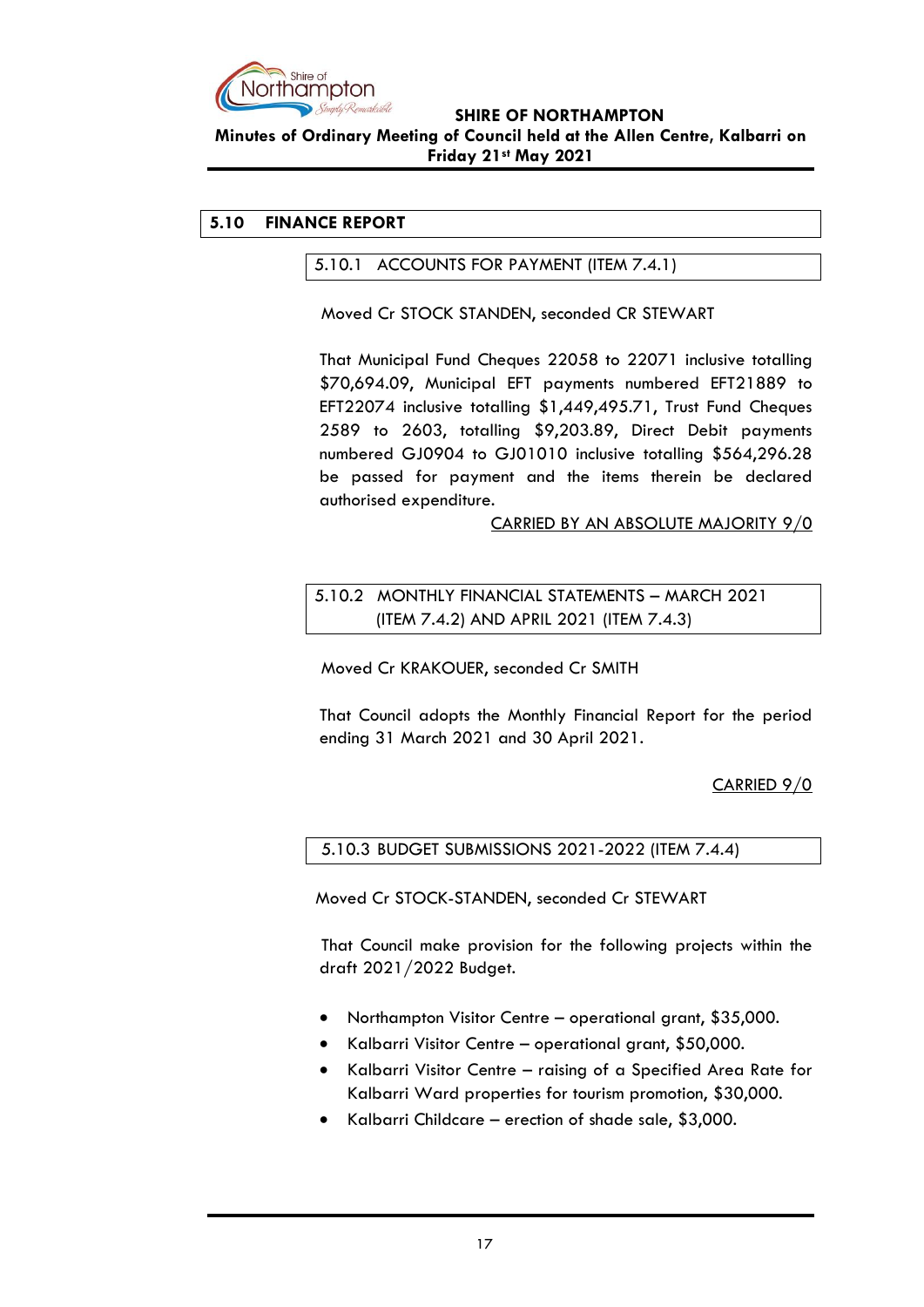

**Minutes of Ordinary Meeting of Council held at the Allen Centre, Kalbarri on Friday 21st May 2021**

> • Northampton Active Seniors – request for reduced fee of 25 cents per kilometre for bus trips to the swimming pool in Geraldton each week, \$1,000 per annum.

> > CARRIED 9/0

### <span id="page-17-0"></span>**5.11 ADMINISTRATION & CORPORATE REPORT**

<span id="page-17-2"></span><span id="page-17-1"></span>5.11.1 REQUEST TO PURCHASE UNMADE SECTION OF CARSON STREET, ISSEKA (ITEM 7.5.1)

Moved Cr HAY seconded Cr SUCKLING

That Council support the disposal of a section of unmade Carson Street to be purchased by the neighbouring landowners Lane and Rochelle Hose and undertake the road closure procedure as per Section 58 of the *Land Administration Act 1997.*

CARRIED 9/0

# <span id="page-17-4"></span><span id="page-17-3"></span>5.11.2 PROPOSED ROAD CLOSURE – UNMADE ROAD EAST OGILVIE (ITEM 7.5.2)

Moved Cr SUDLOW, seconded Cr SUCKLING

That Council supports the closure of unnamed and unmade road that traverses through Lots 109 and 4079 Ogilvie East Road as requested by Mr Peter Allen, and not support the closure of the same road reserve that bounds Lots 4340, 4343 and 8385, and undertake advertising to close this section of road as per the requirements of Section 58 of the *Land Administration Act 1997.*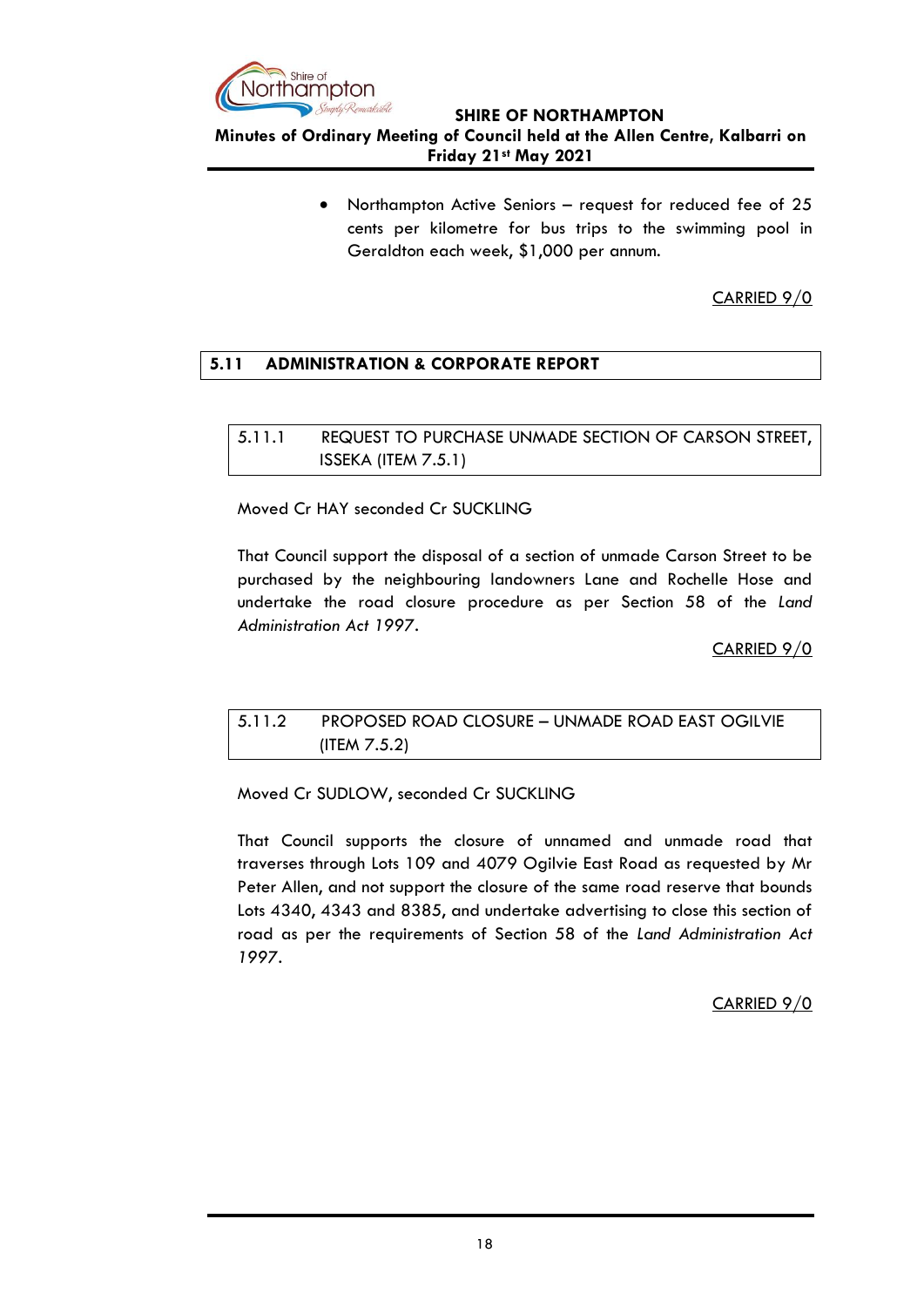

### **Minutes of Ordinary Meeting of Council held at the Allen Centre, Kalbarri on Friday 21st May 2021**

<span id="page-18-1"></span><span id="page-18-0"></span>

| 5.11.3 | REQUEST TO PURCHASE UNMADE SECTION OF ELLIOTT STREET, |
|--------|-------------------------------------------------------|
|        | ISSEKA (ITEM 7.5.3)                                   |

Moved Cr SMITH, seconded Cr HAY

That Council formally approve, as per the provisions of Section 58 of the *Land Administration Act 1997* and associated Regulations, the closure of a portion of Elliot Road, being the eastern section from the western boundary of Lot 40 Elliott Road, Isseka.

CARRIED 9/0

### <span id="page-18-2"></span>5.11.4 KALBARRI RSL WAR MEMORIAL (ITEM 7.5.4)

Moved Cr SUCKLING, seconded Cr STEWART

Due to the majority response received from the public in favour of construction of a new structure, that Management obtain costs for a cairn to be at a height of 3 metres and for the construction of seating built into the existing southern section of the memorial area as per design submitted by Mr Colin Baker and this project be listed for further consideration in the 2021/2022 Budget.

### CARRIED BY ABSOLUTE MAJORITY 9/0

# <span id="page-18-4"></span><span id="page-18-3"></span>5.11.5 BEAUTIFICATION OF COASTAL DUNE AREA – GLANCE STREET, HORROCKS (ITEM 7.5.5)

Moved Cr HAY, seconded Cr STOCK-STANDEN

That Council accept a Management Order for unmanaged crown reserve, for the purpose of recreation, being the western section of land along Glance Street from Lot 202 to Lot 20 Glance Street, Horrocks as per the plan at Appendices 1 of the report.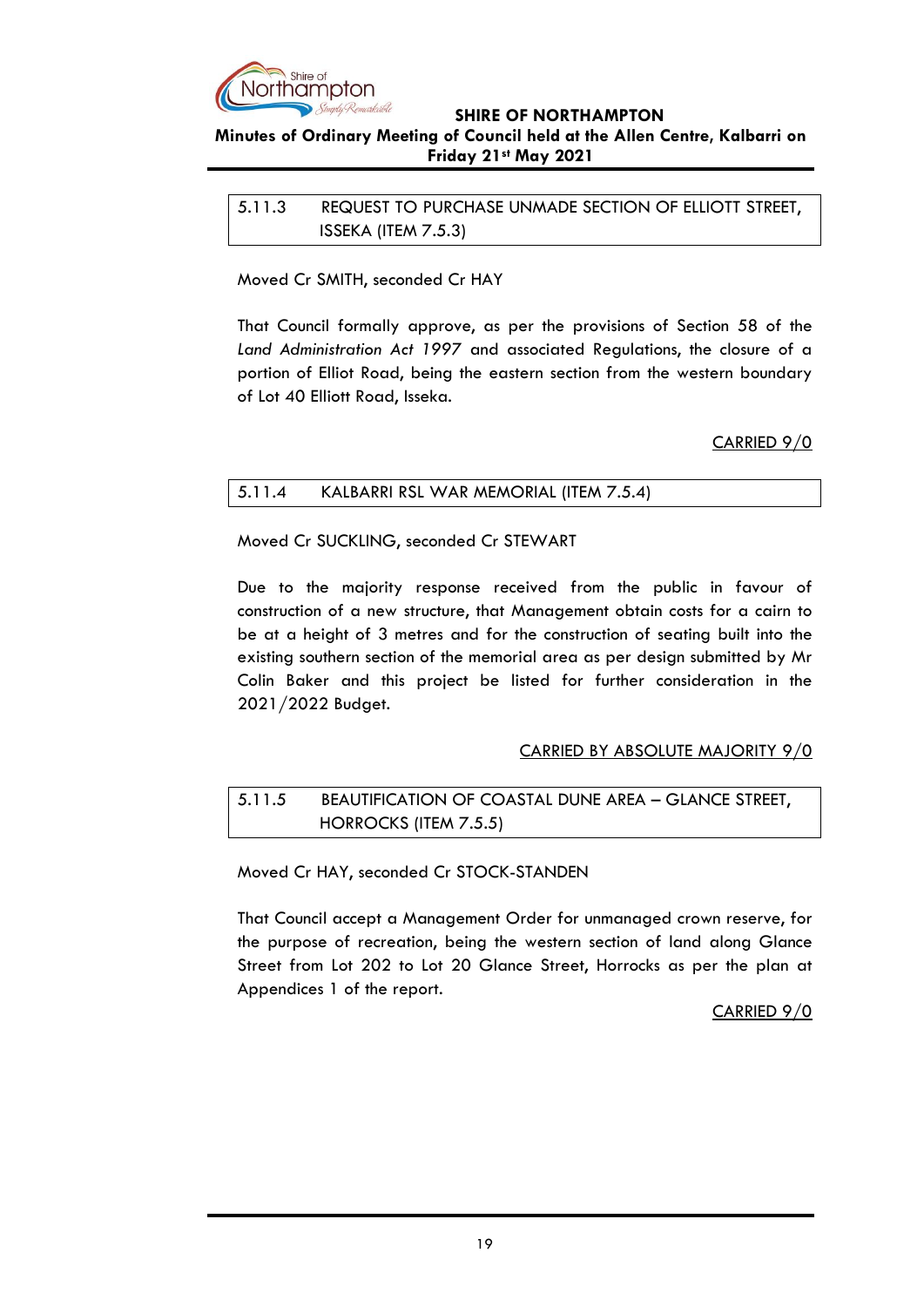

### **Minutes of Ordinary Meeting of Council held at the Allen Centre, Kalbarri on Friday 21st May 2021**

<span id="page-19-0"></span>5.11.6 KALBARRI DISTRICT HIGH SCHOOL BUS (ITEM 7.5.6)

Moved Cr PIKE, seconded Cr STEWART

That Council advise the Kalbarri District High School that it will not be seeking an equity payout on the sale proceeds of the school-controlled bus.

CARRIED 9/0

### <span id="page-19-1"></span>5.11.7 NORTHAMPTON MASONIC LODGE PROPERTY (ITEM 7.5.7)

Moved Cr SMITH, seconded Cr STEWART

That Council advises at this stage it is not in a position to own, control and manage the Northampton Masonic Lodge property due to the costs being incurred from the impacts of Cyclone Seroja and as the property is proposed for future community use that members of the Lodge consider renting the premises directly to the Northampton Creative Obsessions Group Inc.

CARRIED 9/0

<span id="page-19-3"></span><span id="page-19-2"></span>5.11.8 PROPOSED LITTLE BAY AND LITTLE BAY LOOKOUT ROAD RESERVES (ITEM 7.5.8)

Moved Cr SUDLOW, seconded Cr SUCKLING

That Council approve of the purchase price of \$25,000 for the area of privately owned land required for the creation of road reserves to Little Bay and Little Bay Lookout.

CARRIED 9/0

### <span id="page-19-5"></span><span id="page-19-4"></span>5.11.9 CYCLONE SEROJA – COUNCIL PROPERTY & INFRASTRUCTURE DAMAGE (ITEM 7.5.9)

Moved Cr STEWART, seconded Cr SMITH

Due to the impacts of Cyclone Seroja, Council supports the following actions in relation to Council properties and infrastructure: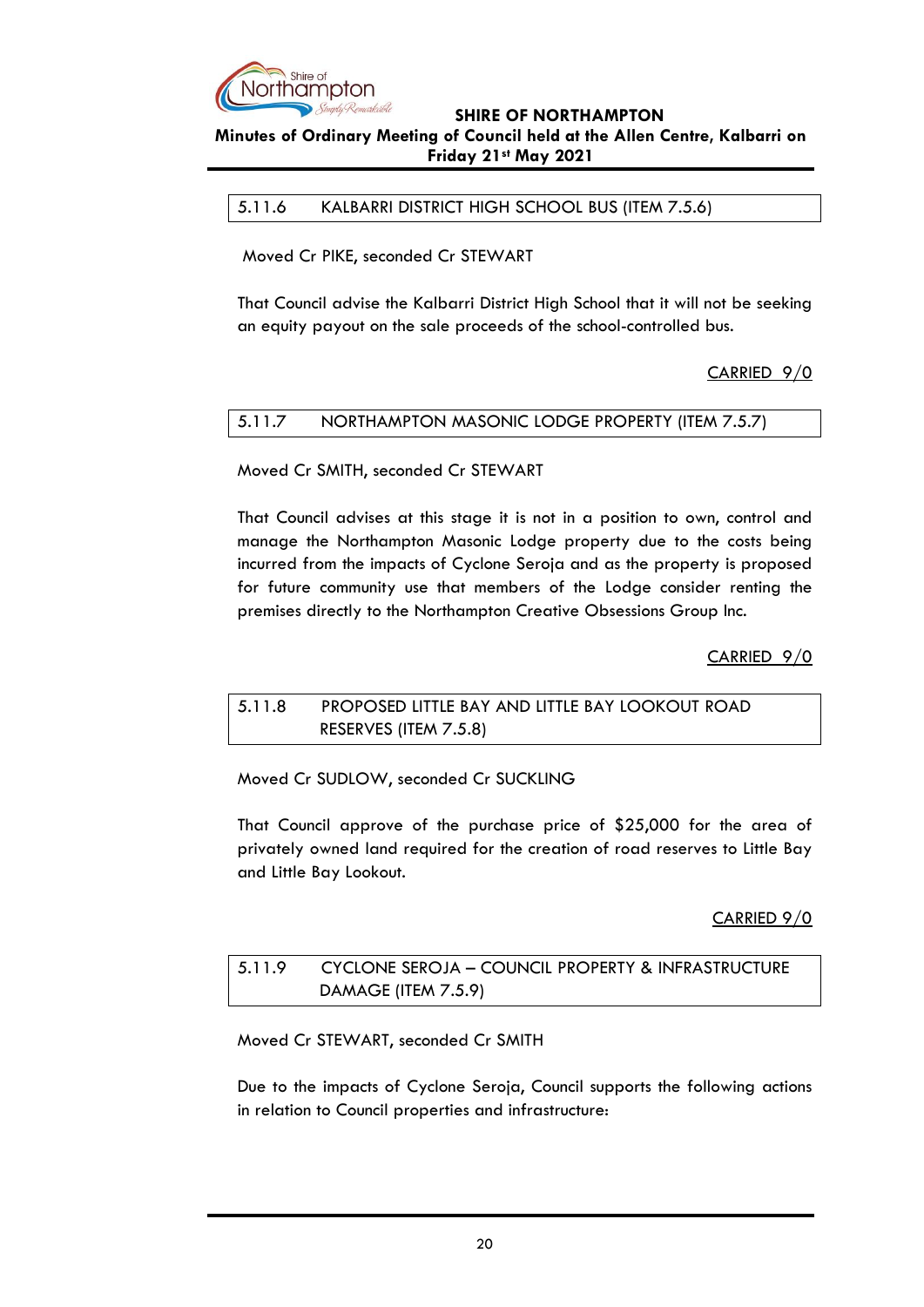

**Minutes of Ordinary Meeting of Council held at the Allen Centre, Kalbarri on Friday 21st May 2021**

- 1. Ajana Hall be demolished and not be replaced due to its limited use.
- 2. Port Gregory Hall that upon receipt of quotes to repair and reclad the existing building, that Council reconsiders the options of repair or renew the building, and should renewal be the preferred option then consultation be undertaken with the community on a new building proposal.
- 3. Sally's Tree Ablutions be demolished and options for new unisex designed ablutions be obtained and be presented to Council for further determination.
- 4. Kalbarri Community Hall & Camp that Council undertake repairs to the roof of the accommodation unit and the disabled ablution block that has been damaged.

That options for construction of a new mess and hall to replace the now demolished facility be investigated and those options be discussed with the Kalbarri Camp and Community Hall Committee for a preferred option to be adopted and then be referred to Council for further consideration.

5. Community Hall – that the community hall, now demolished, not be replaced and consideration for a multipurpose community centre be considered and be located in the central area of Kalbarri, to accommodate provision for seniors, children's gymnastics, arts and crafts facilities and general community use and be cyclone rated to allow for provision of an evacuation centre for emergencies.

Council to undertake community consultation on the above proposal and Council to determine at the July meeting when a community meeting is to be held on this proposal.

6. Coastal Car Parks and Associated Infrastructure to be made safe with no further work to be undertaken for twelve months so monitoring of the area can be undertaken before future options are considered.

CARRIED 9/0

Council adjourned for afternoon tea at 3.08pm.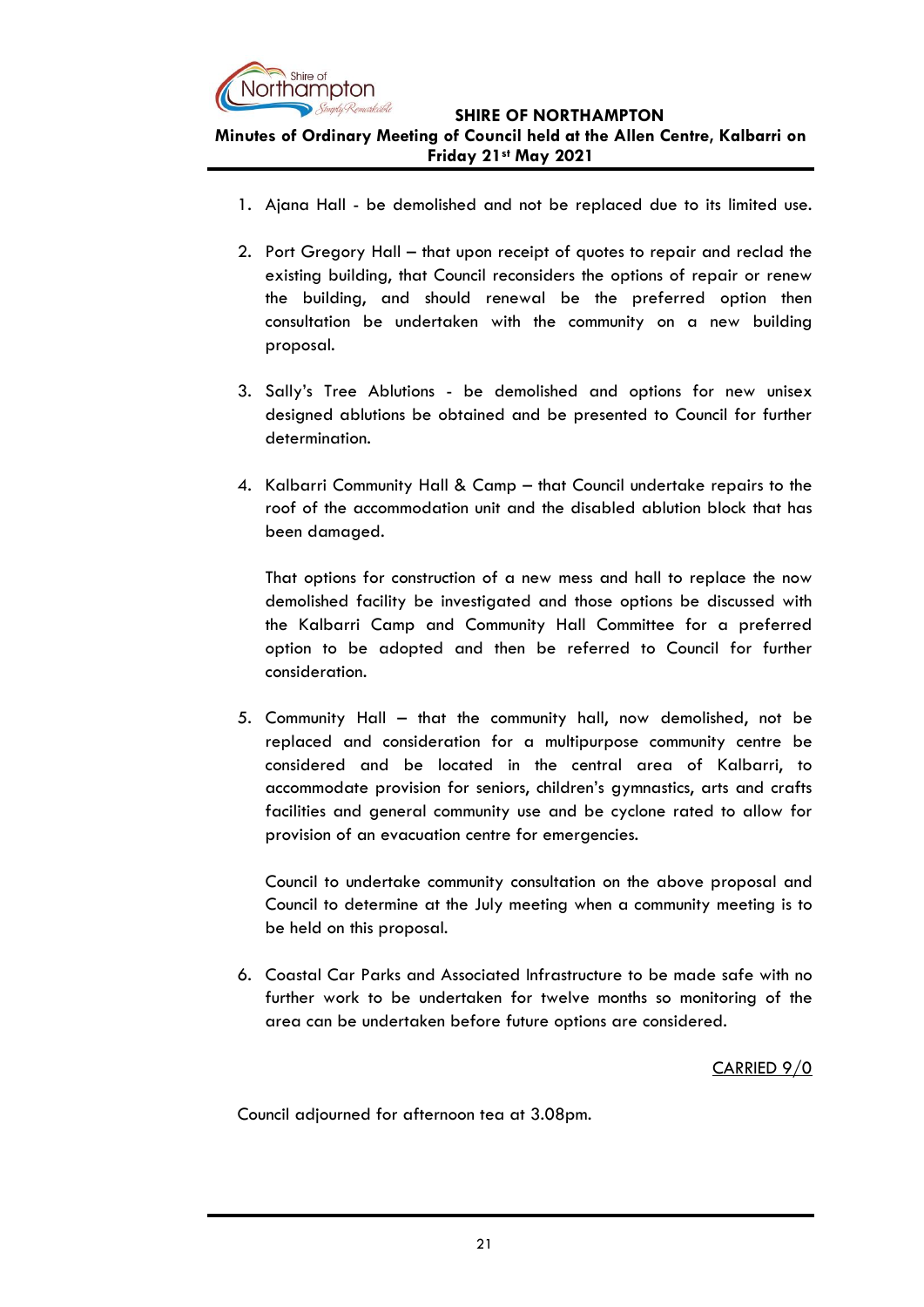

### **Minutes of Ordinary Meeting of Council held at the Allen Centre, Kalbarri on Friday 21st May 2021**

Meeting reconvened at 3.14pm with the following in attendance:

Cr Simkin, Cr Krakouer, Cr Stock-Standen, Cr Suckling, Cr Hay, Cr Pike, Cr Smith, Cr Sudlow, Cr Stewart, Garry Keeffe, Grant Middleton, Neil Broadhurst and Michelle Allen.

# <span id="page-21-1"></span><span id="page-21-0"></span>5.11.10 ACCOMMODATION FOR WORKERS PROPOSAL – LOT 997 NANDA DRIVE, KALBARRI (ITEM 7.5.10)

Moved Cr SUCKLING, seconded Cr KRAKOUER

That Council formally accept a Management Order for Lot 997, Crown Reserve 43170, for the purpose of Temporary Accommodation with power to lease for a period of five years.

CARRIED 9/0

### <span id="page-21-3"></span><span id="page-21-2"></span>5.11.11 CYCLONE SEROJA – COUNCIL PROPERTY & INFRASTRUCTURE DAMAGE (ITEM 7.5.11)

Moved Cr STEWART, seconded Cr PIKE

That Council note that amendments to damaged GRV properties is to occur which will have an effect on the current rate income base and that a nil rate increase to apply for 2021/22.

### CARRIED 9/0

### <span id="page-21-5"></span><span id="page-21-4"></span>5.11.12 CORPORATE BUSINESS PLAN REVIEW (ITEM 7.5.12)

### 5.11.12.1 ABLUTIONS PORT GREGORY PARK AND PLAYGROUND

Moved CR KRAKOUER seconded CR PIKE, that:

Council not approve the construction of new ablutions at the existing park and playground area due to the high water table and the inability to provide sufficient depth for operation of a septic tank and leach drain system.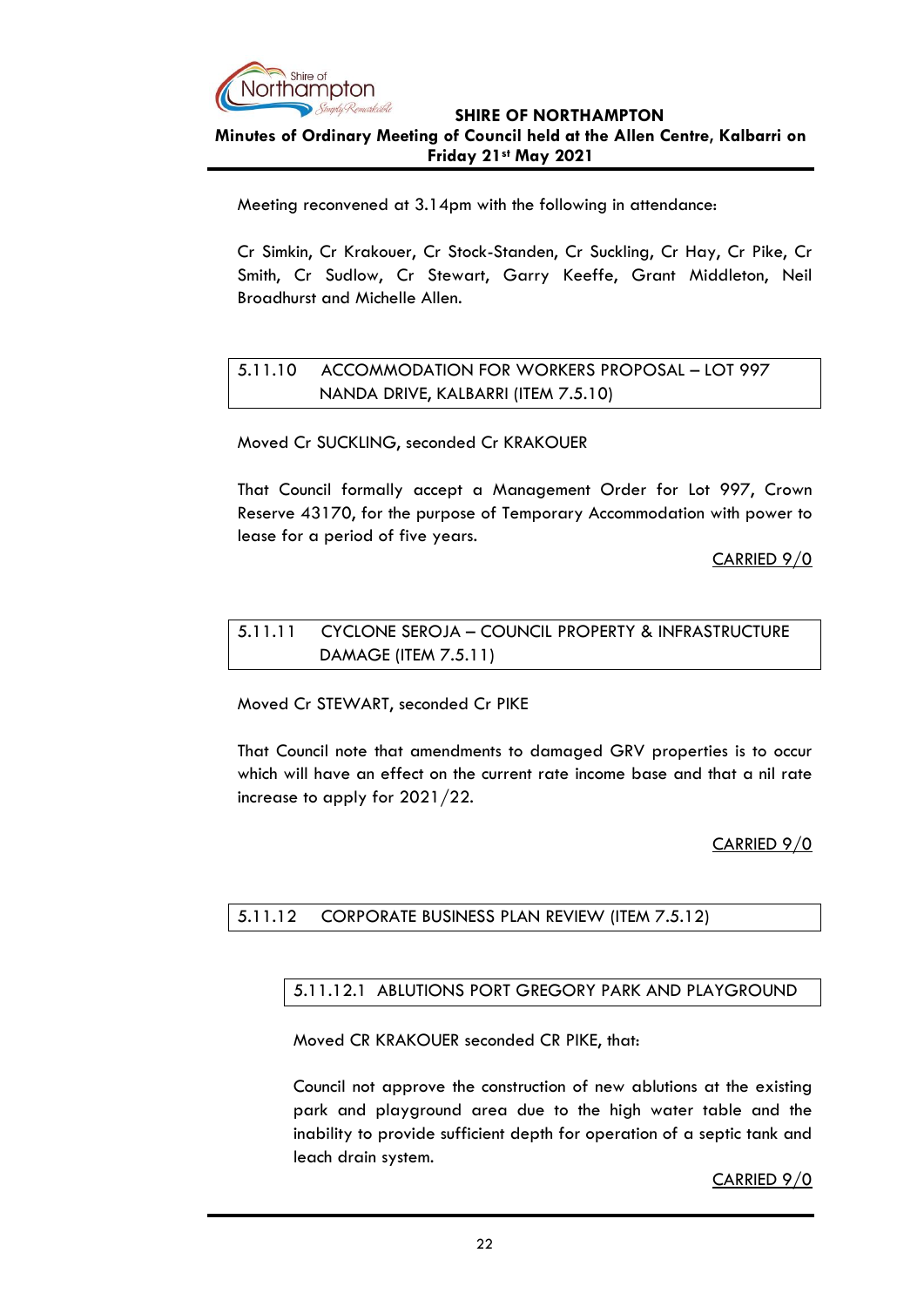

### **SHIRE OF NORTHAMPTON Minutes of Ordinary Meeting of Council held at the Allen Centre, Kalbarri on Friday 21st May 2021**

### <span id="page-22-0"></span>5.11.12.2 KALBARRI WORKS DEPOT – ABLUTION

Moved CR KRAKOUER seconded CR PIKE, that:

Council approve the provision of a new ablution building with dual facilities for male and female at the Kalbarri works Depot at an estimated cost of \$20,000 and this purchase be undertaken in the 2021/2022.

CARRIED 9/0

### <span id="page-22-1"></span>5.11.12.3 RSL HALL – NORTHAMPTON

Moved CR KRAKOUER seconded CR PIKE, that:

Council supports the proposal to refurbish the wooden floor of the RSL Hall and list it in 2021/22 of the Corporate Business Plan and defers consideration for installation of an acoustic ceiling to 2022/23.

CARRIED 9/0

### <span id="page-22-2"></span>5.11.12.4 PORT GREGORY HALL

Moved CR KRAKOUER seconded CR PIKE, that:

Due to the unknown future of the Port Gregory Hall the installation of "thermal break insulation" be deferred for further consideration once the future of the hall has been determined.

CARRIED 9/0

### <span id="page-22-3"></span>5.11.12.5 CAPITAL BUILDING RENEWAL – PREVIOUS PROJECTS

Moved CR KRAKOUER seconded CR PIKE, that:

Due to receipt of external funding through the Local Roads and Community Infrastructure Program, the following changes to previously listed projects occurring in the Corporate Business Plan be made: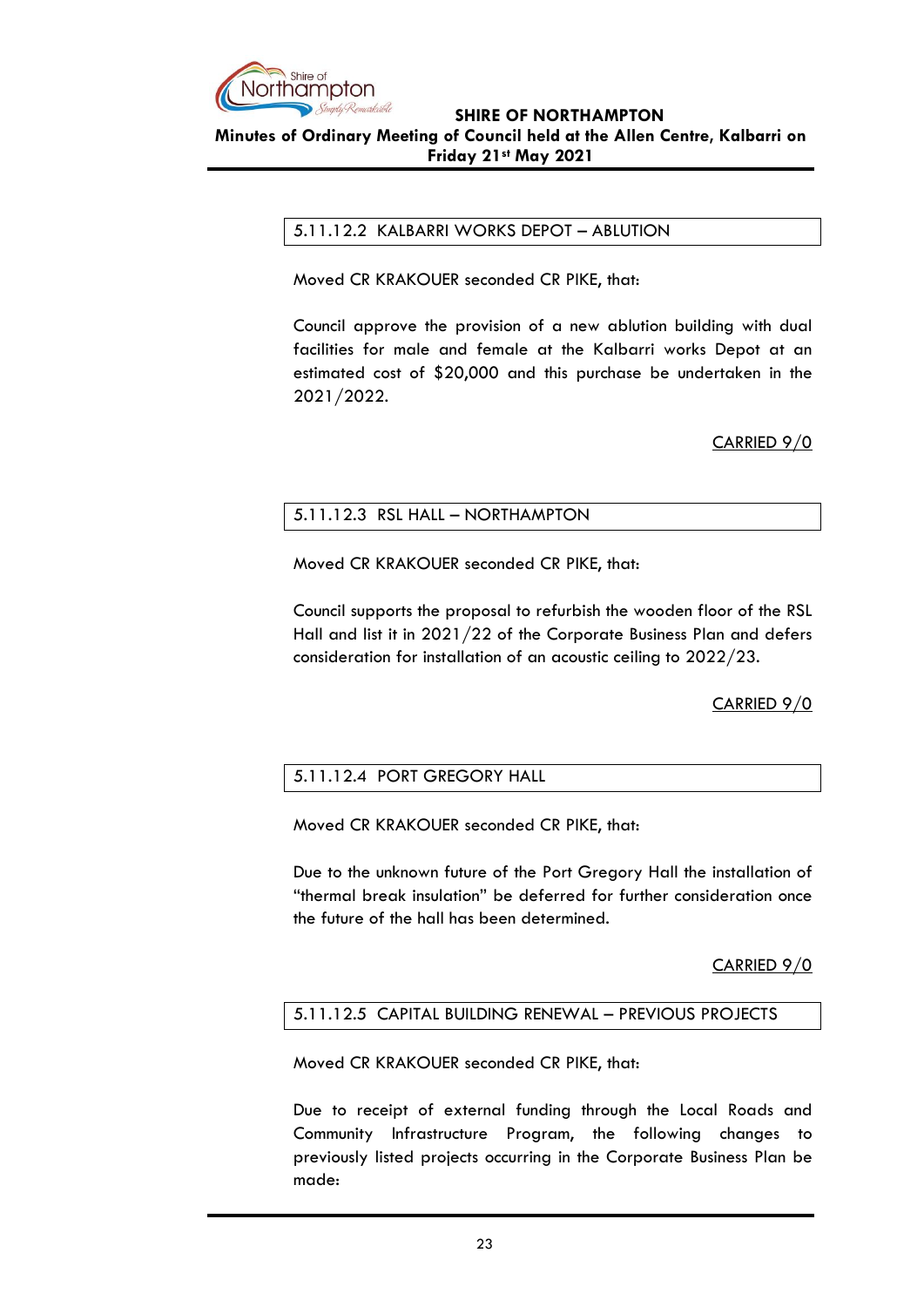

**Minutes of Ordinary Meeting of Council held at the Allen Centre, Kalbarri on Friday 21st May 2021**

- Kings Park Ablutions works completed in 2020/21.
- Kalbarri Marina Ablutions now scheduled for 2020/21 and into 2021/22 at a revised cost of \$148,000.
- Rear Patio Allen Centre be scheduled for 2021/22

CARRIED 9/0

### <span id="page-23-0"></span>5.11.12.6 SEALING OF PORT GREGORY BBQ AREA AT CAR PARK

Moved CR KRAKOUER seconded CR PIKE, that:

As this area is subject to sand drift and is situated on land not under Council control, this project shall not be undertaken at this stage and be reconsidered in the 2023/24.

CARRIED 9/0

### <span id="page-23-1"></span>5.11.12.7 KALBARRI FORESHORE REDEVELOPMENT

Moved CR KRAKOUER seconded CR PIKE, that:

- 1. Defer all proposed works for the upgrade of the Kalbarri foreshore parkland until such time a plan for future works has been developed.
- 2. The provision of gym equipment proposed to be located on the Kalbarri foreshore parkland no longer be considered and the project be deleted from the Corporate Business Plan.

CARRIED 9/0

### <span id="page-23-2"></span>5.11.12.8 PUMP TRACK – GUIDE PARK

Moved CR KRAKOUER seconded CR PIKE, that:

Due to Cyclone Seroja, commencement of the Horrocks and Lions Park Pump Track projects will not occur until after 30 June 2021 and the Corporate Business Plan be amended accordingly.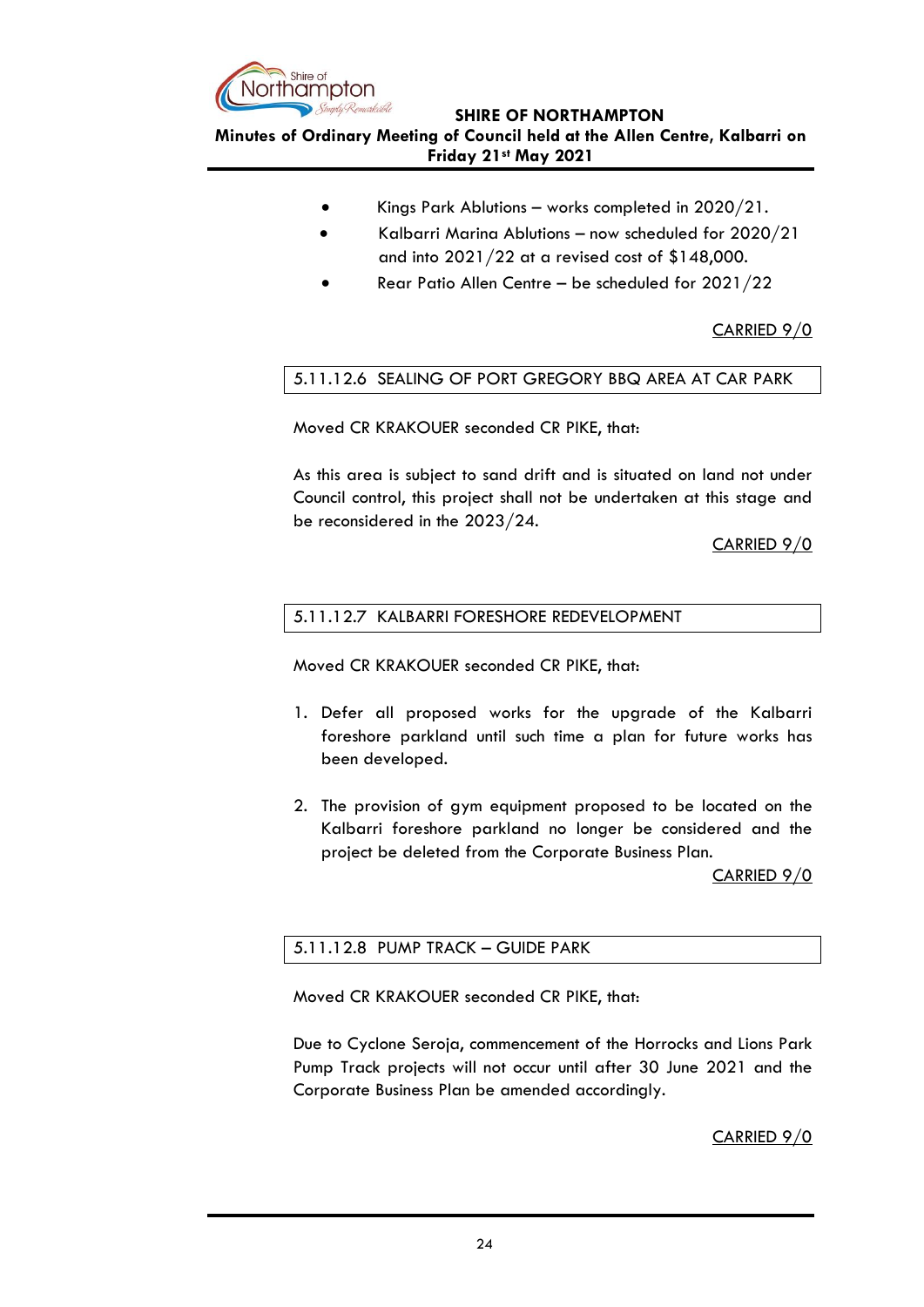

### <span id="page-24-0"></span>**Minutes of Ordinary Meeting of Council held at the Allen Centre, Kalbarri on Friday 21st May 2021**

#### 5.11.12.9 BITUMEN SEAL OF BALANCE OF BINNU WEST ROAD

Moved CR KRAKOUER seconded CR PIKE, that:

Council not support the bitumen seal of the balance of the West Binnu Road as traffic volumes do not warrant the level of expenditure required for this project and this expenditure is beyond the financial capacity of the Council.

### CARRIED 9/0

### <span id="page-24-1"></span>5.11.12.10 KERB MAVER STREET, KALBARRI

Moved CR KRAKOUER seconded CR PIKE, that:

Council list for consideration the installing of kerb and drainage in Maver Street, Kalbarri, in 2024/25 of the Corporate Business Plan.

CARRIED 9/0

### <span id="page-24-2"></span>5.11.12.11 BITUMEN SEAL SECOND AVENUE, NORTHAMPTON

Moved CR KRAKOUER seconded CR PIKE, that:

Council lists the reconstruction and bitumen sealing of Second Avenue, Northampton in 2021/22 Budget at an estimated cost of \$78,000.

### CARRIED 9/0

### <span id="page-24-3"></span>5.11.12.12 BITUMEN SEAL MURCHISON HOUSE STATION ROAD

Moved CR KRAKOUER seconded CR PIKE, that:

Council lists for consideration for a reconstructed gravel road of Murchison House Station Road at an estimated cost of \$393,000 in 2025/26 of the Corporate Business Plan and continue the current road maintenance program.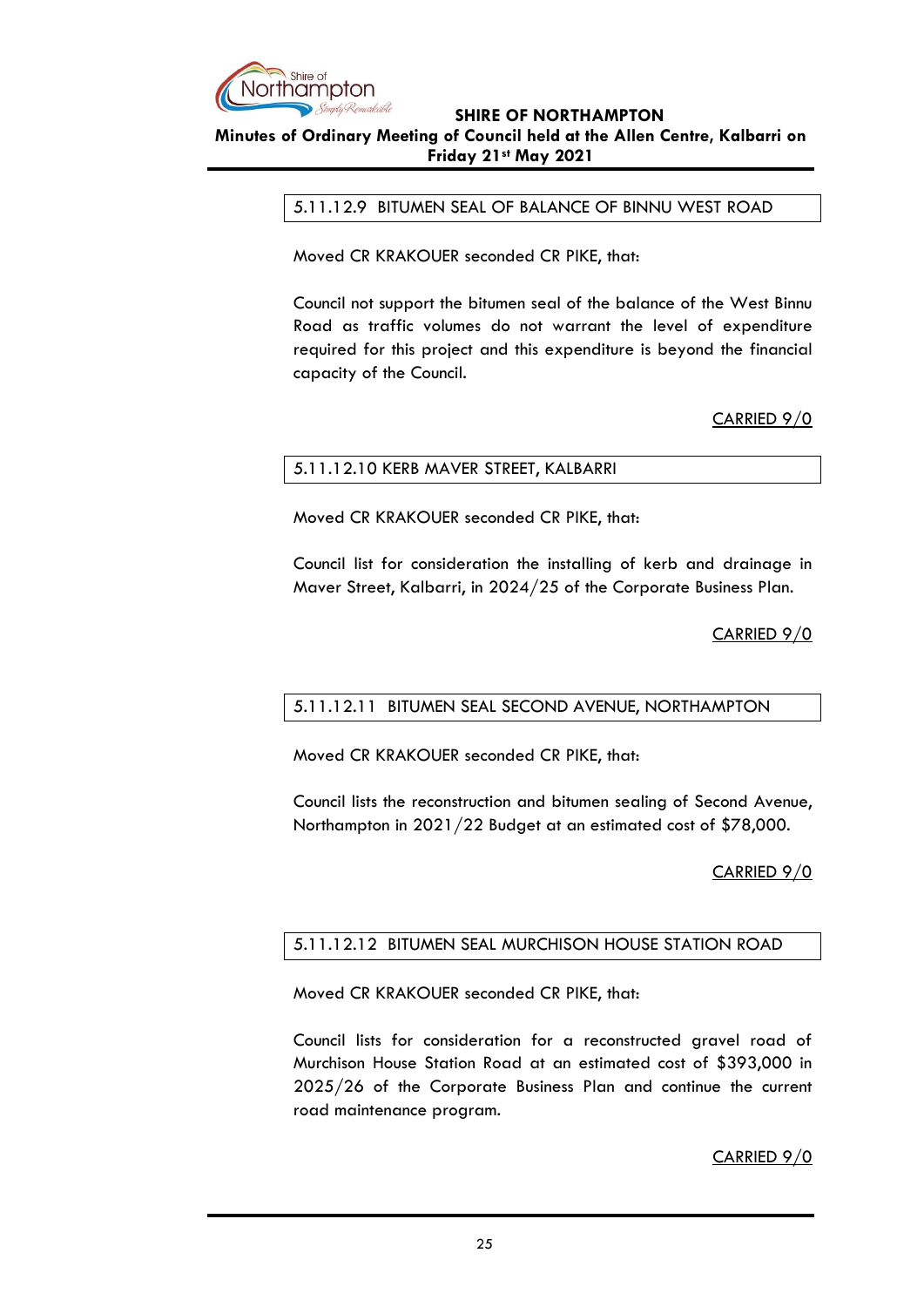

### <span id="page-25-0"></span>**Minutes of Ordinary Meeting of Council held at the Allen Centre, Kalbarri on Friday 21st May 2021**

<span id="page-25-1"></span>5.11.12.13 DEFERMENT OF 2020/21 PROGRAMMED ROADWORKS

Moved CR KRAKOUER seconded CR PIKE, that:

Due to Cyclone Seroja, that Council defers the following programmed works to 2021/22 of the Corporate Business Plan:

- Karina Mews reseal and replace kerbing \$41,000
- Smith Street asphalt reseal and replace kerbing \$90,000
- Glance Street reseal \$22,000

CARRIED 9/0

### <span id="page-25-2"></span>5.11.12.14 OVERFLOW CARPARK – PORT GREGORY

Moved CR KRAKOUER seconded CR PIKE, that:

Council defers consideration of any proposed car parks for Port Gregory until car park designs are implemented for the Hutt Lagoon Pink Lake.

### CARRIED 9/0

### <span id="page-25-3"></span>5.11.12.15 CHINAMAN'S BEACH ENTRANCE & CARPARK

Moved CR KRAKOUER seconded CR PIKE, that:

Due to damage caused by Cyclone Seroja to this area that no decision on car park upgrades be made.

### CARRIED 9/0

### <span id="page-25-4"></span>5.11.12.16 KALBARRI LAND BACK WHARF PARKING AREA

Moved CR KRAKOUER seconded CR PIKE, that:

Council lists the bitumen sealing of unsealed sections at the Kalbarri land back wharf to commence in 2021/22.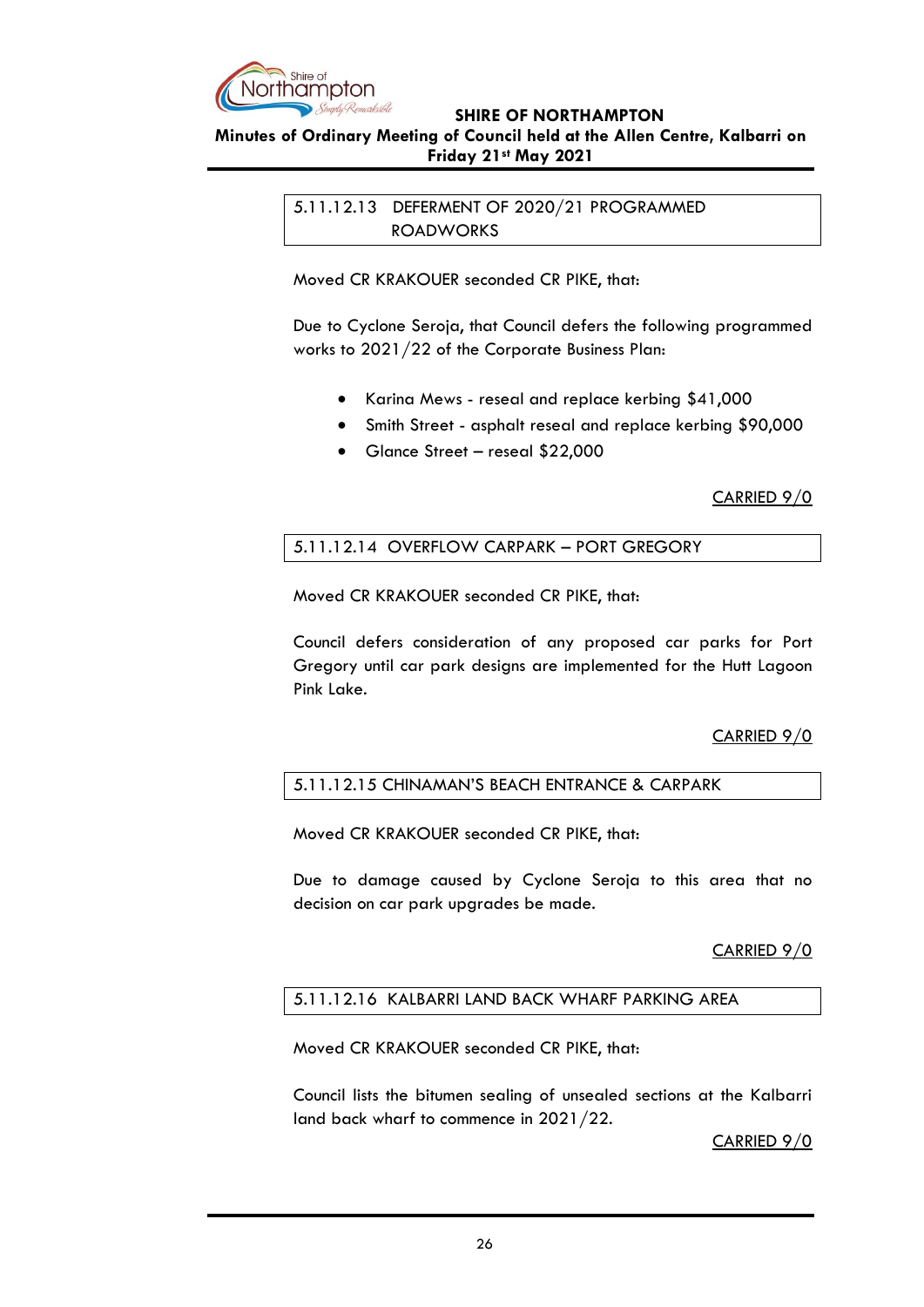

### <span id="page-26-0"></span>**Minutes of Ordinary Meeting of Council held at the Allen Centre, Kalbarri on Friday 21st May 2021**

### 5.11.12.17 JAKES POINT CAR PARKING AREA

Moved CR KRAKOUER seconded CR PIKE, that:

Council defers the reconstruction and bitumen sealing of the Jakes Point Car Park to 2025/26 of the Corporate Business Plan until the natural elements redefine the beach front area to determine future car park construction works.

### CARRIED 9/0

### <span id="page-26-2"></span><span id="page-26-1"></span>5.11.12.18 FOOTPATH FROM HACKNEY STREET TO GREY STREET KALBARRI

Moved CR KRAKOUER seconded CR PIKE, that:

Council lists construction of a footpath along Kaiber Street, Kalbarri to commence in 2022/23 within the Corporate Business Plan.

CARRIED 9/0

### <span id="page-26-3"></span>5.11.12.19 FOOTPATH – PORTER STREET, KALBARRI

Moved CR KRAKOUER seconded CR PIKE, that:

Council not provide for the construction of a footpath on Porter Street, Kalbarri in the Corporate Business Plan.

#### CARRIED 9/0

### <span id="page-26-4"></span>5.11.12.20 FOOTPATH – BLUE HOLES, KALBARRI

Moved CR KRAKOUER seconded CR PIKE, that:

Council lists construction of a footpath on Blue Holes Road for consideration beyond 2025 in the Corporate Business Plan.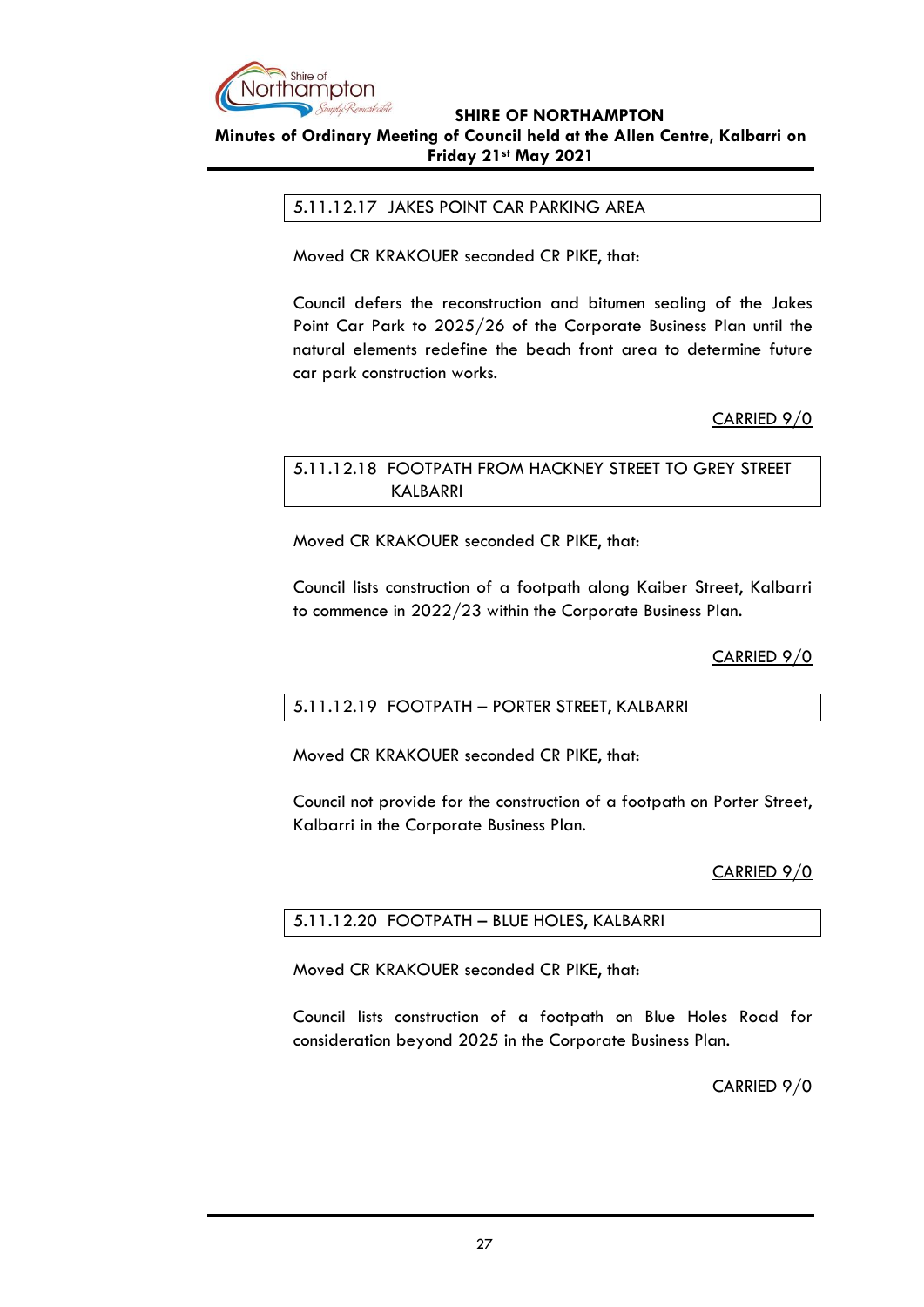

### <span id="page-27-0"></span>**Minutes of Ordinary Meeting of Council held at the Allen Centre, Kalbarri on Friday 21st May 2021**

### 5.11.12.21 FOOTPATH – GREGORY TOWNSITE

Moved CR KRAKOUER seconded CR PIKE, that:

Council not provide for the construction of new footpaths within the Port Gregory townsite, as requested, as traffic numbers do not warrant the level of expenditure.

CARRIED 9/0

### <span id="page-27-1"></span>5.11.12.22 FOOTPATH – RED BLUFF ROAD PATHWAY

Moved CR KRAKOUER seconded CR PIKE, that:

Council defers the construction of a dual use pathway along Red Bluff Road in 2022/23 of the Corporate Business Plan due to funding impending for this project.

### CARRIED 9/0

#### <span id="page-27-2"></span>5.11.12.23 AUGER STREET – MORTIMER TO SMITH, KALBARRI

Moved CR KRAKOUER seconded CR PIKE, that:

Council defers consideration for construction of a pathway, at an estimated cost of \$29,000, to 2023/24 in the Corporate Business Plan.

### CARRIED 9/0

#### <span id="page-27-3"></span>5.11.12.24 GREY STREET PATHWAY REPLACEMENT, KALBARRI

Moved CR KRAKOUER seconded CR PIKE, that:

Council supports the re-construction of the section of dual use pathway in concrete from the end of the existing northern section to meet up with new dual use pathway that intersects with Grey and Port Streets, Kalbarri and Council list these works in 2021/22 Draft Budget.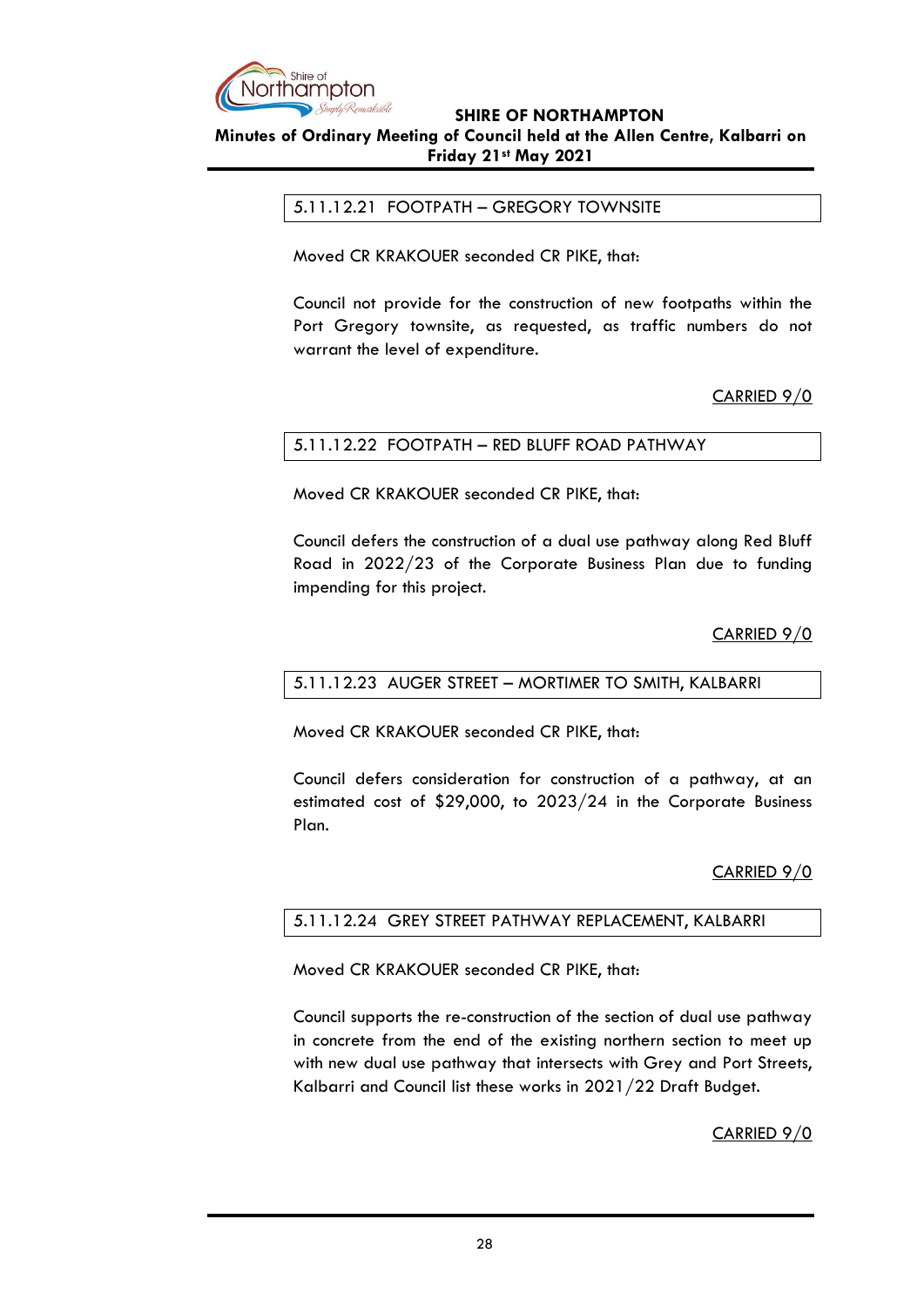

<span id="page-28-0"></span>**Minutes of Ordinary Meeting of Council held at the Allen Centre, Kalbarri on Friday 21st May 2021**

5.11.12.25 PLANT REPLACEMENT PROGRAM

Moved CR KRAKOUER seconded CR PIKE, that:

Council adopts the revised Plant Replacement Program, as presented.

CARRIED 9/0

<span id="page-28-1"></span>5.11.12.26 KALBARRI AERODROME – RUNWAY RESEAL

Moved CR KRAKOUER seconded CR PIKE, that:

Council defers the re-sealing of the Kalbarri airstrip and apron areas until 2022/23 and that a provision of \$100,000 to be transferred to the Kalbarri Airport Reserve fund be listed in the 2021/22 Draft Budget.

CARRIED 9/0

### <span id="page-28-2"></span>5.11.12.27 TOURISM PROMOTION SIGNS

Moved CR KRAKOUER seconded CR PIKE, that:

Council defers consideration of the installation of promotional signage for Kalbarri to 2022/23.

CARRIED 9/0

<span id="page-28-4"></span><span id="page-28-3"></span>5.11.13 BITUMEN SEAL DAGLEISH CRESCENT AND RICHARDSON STREET, KALBARRI (ITEM 3.2.1)

Moved Cr SMITH, seconded Cr STEWART

That Council lists the bitumen seal works for Dagleish Crescent and Richardson Street, Kalbarri for the 2021/22 Budget.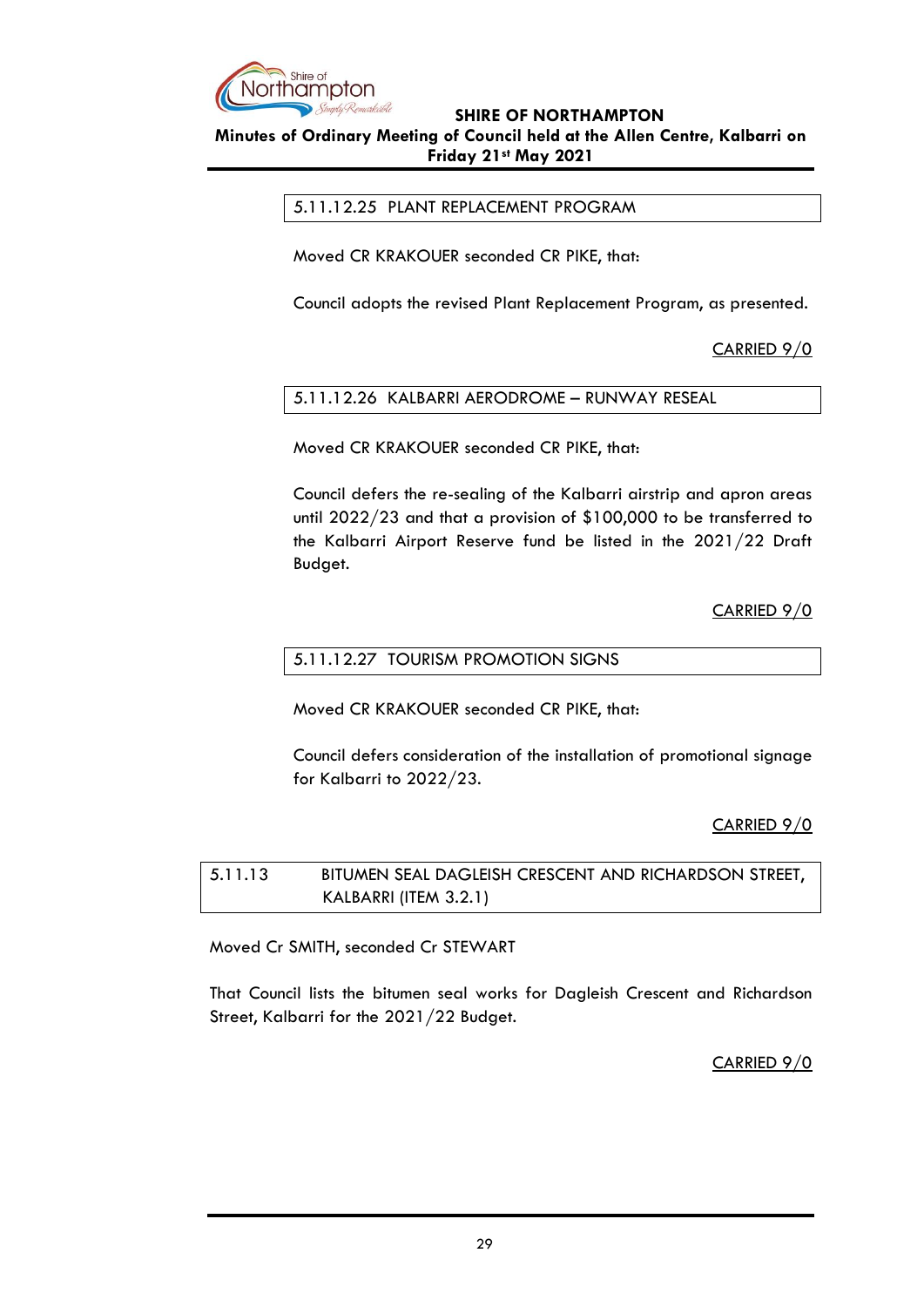

### **Minutes of Ordinary Meeting of Council held at the Allen Centre, Kalbarri on Friday 21st May 2021**

<span id="page-29-0"></span>5.11.14 AMENDED PURCHASING POLICY FOR EXPENDITURE RELATED TO CYCLONE SEROJA (ITEM 7.5.13)

<span id="page-29-1"></span>Moved Cr SUCKLING, seconded Cr SUDLOW

That Council adopt the following purchasing policy and it be retrospective for all expenditure related to damage to Council owned/controlled assets and infrastructure as a result of Cyclone Seroja:

| <b>Amount of Purchase</b> | <b>Policy</b>                                                                                                                                                                                                                                                                                                                                                                                              |
|---------------------------|------------------------------------------------------------------------------------------------------------------------------------------------------------------------------------------------------------------------------------------------------------------------------------------------------------------------------------------------------------------------------------------------------------|
| Up to \$100,000           | No quotations required prior to<br>purchase if expenditure is solely<br>related to damage caused by<br>Cyclone Seroja or where that<br>expenditure relates to an insurance<br>claim that has been approved by<br><b>Local Government Insurance Services</b><br>or is recoverable from the Disaster<br>Recovery Funding Arrangements WA.                                                                    |
| \$100,000 - \$250,000     | if expenditure is solely related to<br>damage caused by Cyclone Seroja,<br>quotes be obtained if required under<br>the direction and approval of Local<br>Government Insurance Services or is<br>recoverable from the Disaster<br>Recovery Funding Arrangements WA.                                                                                                                                        |
| \$250,000 and above       | if expenditure is solely related to<br>damage caused by Cyclone Seroja,<br>either:<br>• quotes be obtained under the<br>direction of and approval of Local<br>Government Insurance Services,<br>• conduct a public tender process,<br>or apply discretion to engage with a<br>tender exempt opportunity under<br>Regulation 11(2) of the Local<br><b>Government (Functions and General)</b><br>Regulations |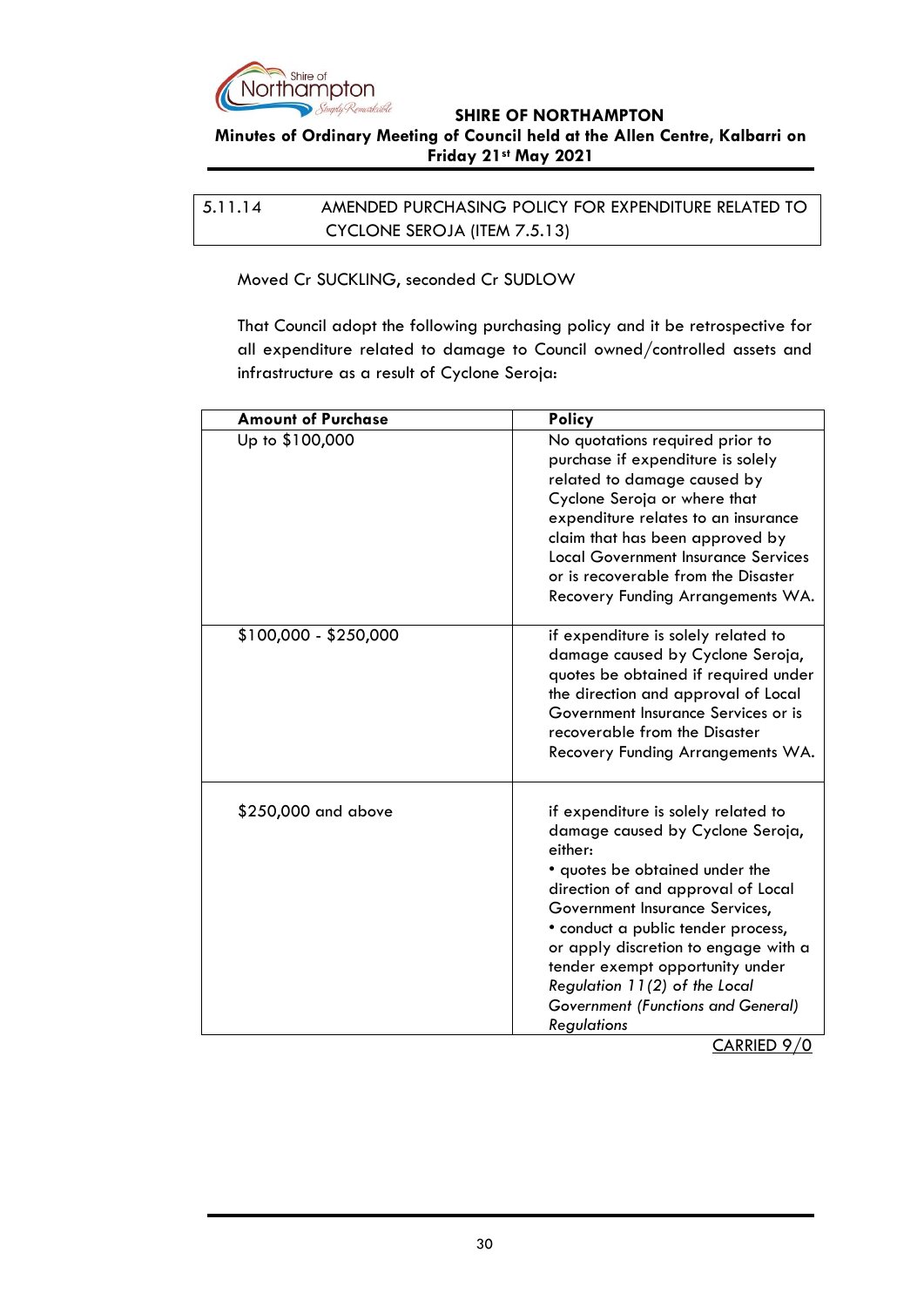

### **SHIRE OF NORTHAMPTON Minutes of Ordinary Meeting of Council held at the Allen Centre, Kalbarri on Friday 21st May 2021**

### <span id="page-30-0"></span>5.11.15 UPDATE DELEGATION FOR BUILDING LICENCES

CEO advised that to assist with the recovery from Cyclone Seroja that the previously retired Building Surveyor, Mr Glenn Bangay, has been re-employed on a part time basis to assist with the assessing and issuing of building applications/licences and demolition licenses and as such will require delegated authority for the issuing of licences/permits and therefore the delegations relating to these needs to be amended accordingly.

Moved CR PIKE seconded CR SUCKLING

That Council amend the Shire of Northampton Delegation Register for Delegation B01 - Demolition Permits and Delegation B05 - Building Permits to include parttime Building Surveyor having delegated authority.

CARRIED 9/0

### <span id="page-30-1"></span>**5.12 PRESIDENT'S REPORT**

Since the last Council meeting Cr SIMKIN reported on his attendance at:

- 16/04/2021 Hon. Scott Morrison MP, Prime Minister Kalbarri
- 18/04/2021 His Excellency Governor General of Australia, David Hurley and Mrs Hurley – Kalbarri
- 25/04/2021 Anzac Day ceremonies Kalbarri and Northampton
- 13/05/2021 Hon. Kim Beazley, Governor of Western Australia Kalbarri
- 17/05/2021 Hollamby Foundation Scholarship presentation to Hannah Cross Geraldton Universities Centre
- 20/05/2021 Bushfire Local Emergency Management Committee meeting with Cr Tim Hay, DCEO Grant Middleton and Melissa Price MP.

### <span id="page-30-2"></span>**5.13 DEPUTY PRESIDENT'S REPORT**

Since the last Council meeting Cr KRAKOUER reported on his attendance at:

14/05/2021 Humanihut Pty Ltd - Kalbarri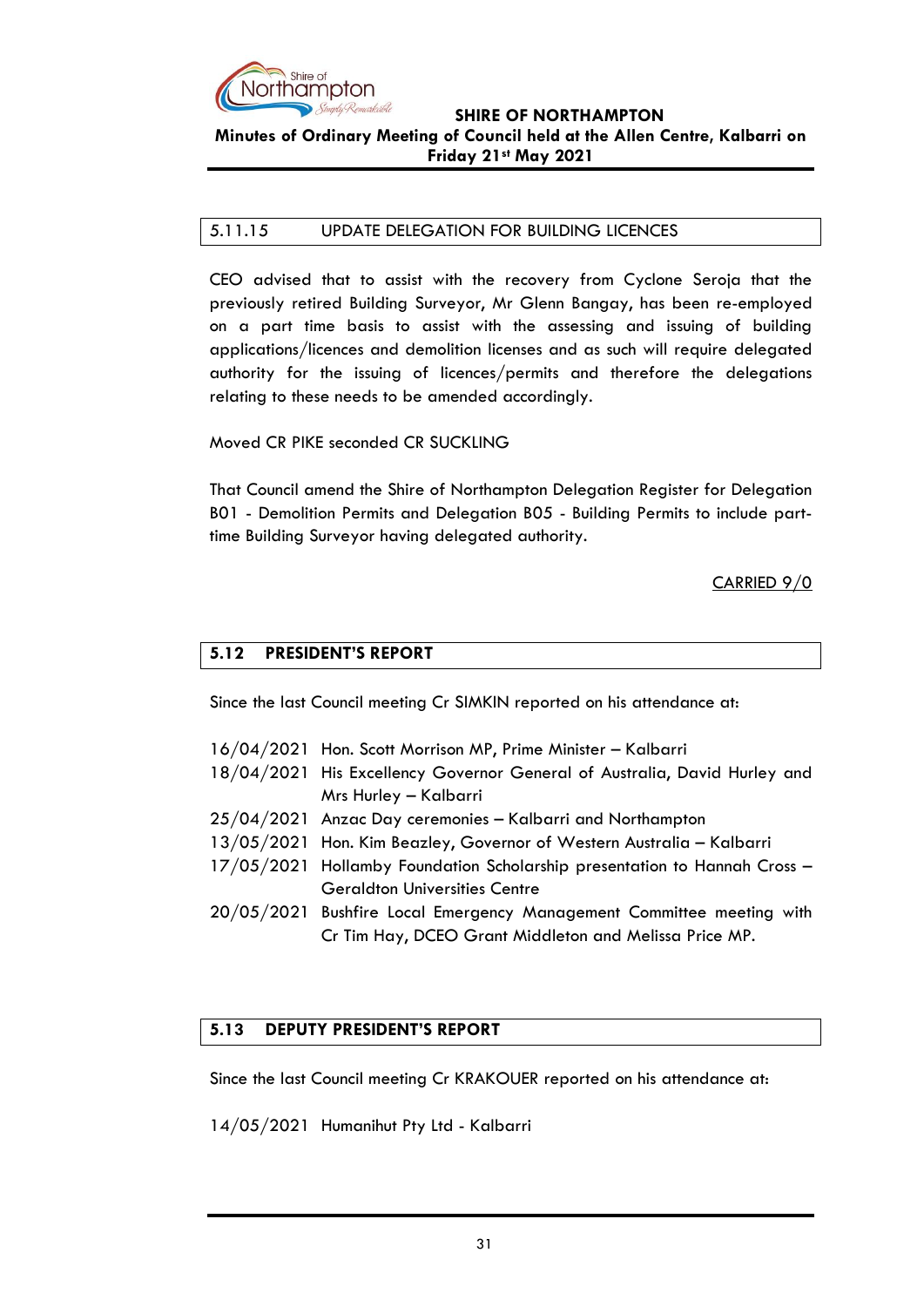

### **Minutes of Ordinary Meeting of Council held at the Allen Centre, Kalbarri on Friday 21st May 2021**

### <span id="page-31-1"></span><span id="page-31-0"></span>**5.14 COUNCILLORS' REPORTS**

### 5.14.1 CR STEWART

Since the last Council meeting Cr STEWART reported on his attendance at:

| 04/04/2021 | Kalbarri Visitor Association meeting |
|------------|--------------------------------------|
| 16/05/2021 | Hon. Alannah McTiernan MP - Kalbarri |

### <span id="page-31-2"></span>5.14.2 CR SUDLOW

Since the last Council meeting Cr SUDLOW reported on her attendance at:

16/04/2021 Hon. Mia Davies MP, Hon. Shane Love and National Party of WA members visiting Northampton following Cyclone Seroja.

#### <span id="page-31-3"></span>5.14.3 CR SMITH

Since the last Council meeting Cr SMITH reported on his attendance at:

<span id="page-31-4"></span>14/05/2021 Humanihut Pty Ltd – Kalbarri

#### 5.14.4 CR HAY

Since the last Council meeting Cr HAY reported on his attendance at:

- 16/04/2021 Hon. Mia Davies MP, Hon. Shane Love and National Party of WA members visiting Northampton following Cyclone Seroja.
- 20/05/2021 Bushfire Local Emergency Management Committee meeting with Shire President Craig Simkin, DCEO Grant Middleton and Melissa Price MP.